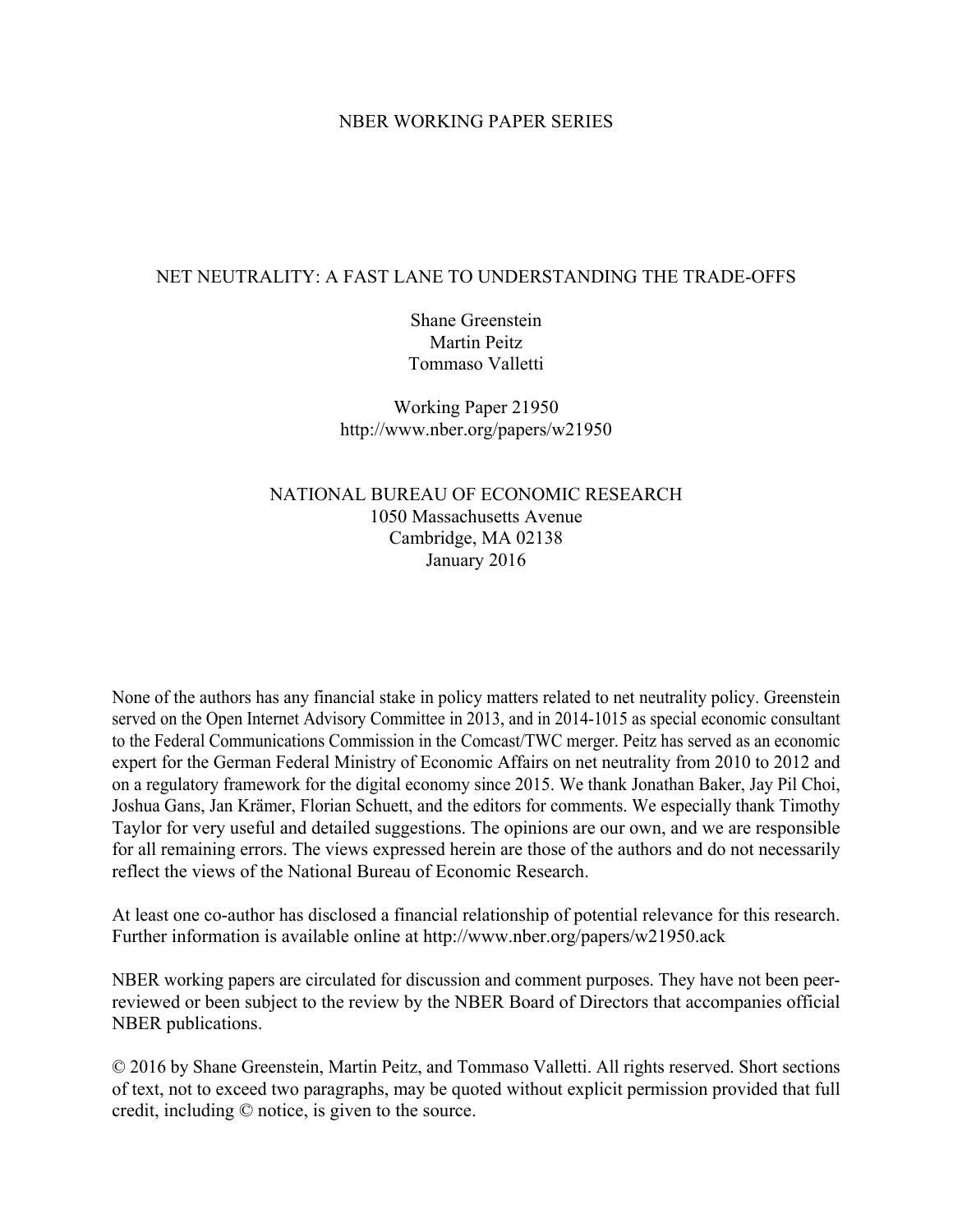Net Neutrality: A Fast Lane to Understanding the Trade-offs Shane Greenstein, Martin Peitz, and Tommaso Valletti NBER Working Paper No. 21950 January 2016 JEL No. K2,L86,L88,L96

# **ABSTRACT**

The "net neutrality" principle has triggered a heated debate and advocates have proposed policy interventions. In this paper, we provide perspective by framing issues in terms of the positive economic factors at work. We stress the incentives of market participants, and highlight the economic conflicts behind the arguments put forward by the different parties. We also identify several key open questions.

Shane Greenstein Technology Operation and Management Morgan Hall 439 Harvard Business School Soldiers Field Boston, MA 02138 and NBER sgreenstein@hbs.edu

Tommaso Valletti Imperial College London Exhibition Road London SW7 2AZ ENGLAND t.valletti@imperial.ac.uk

Martin Peitz Department of Economics University of Mannheim 68131 Mannheim Germany martin.peitz@googlemail.com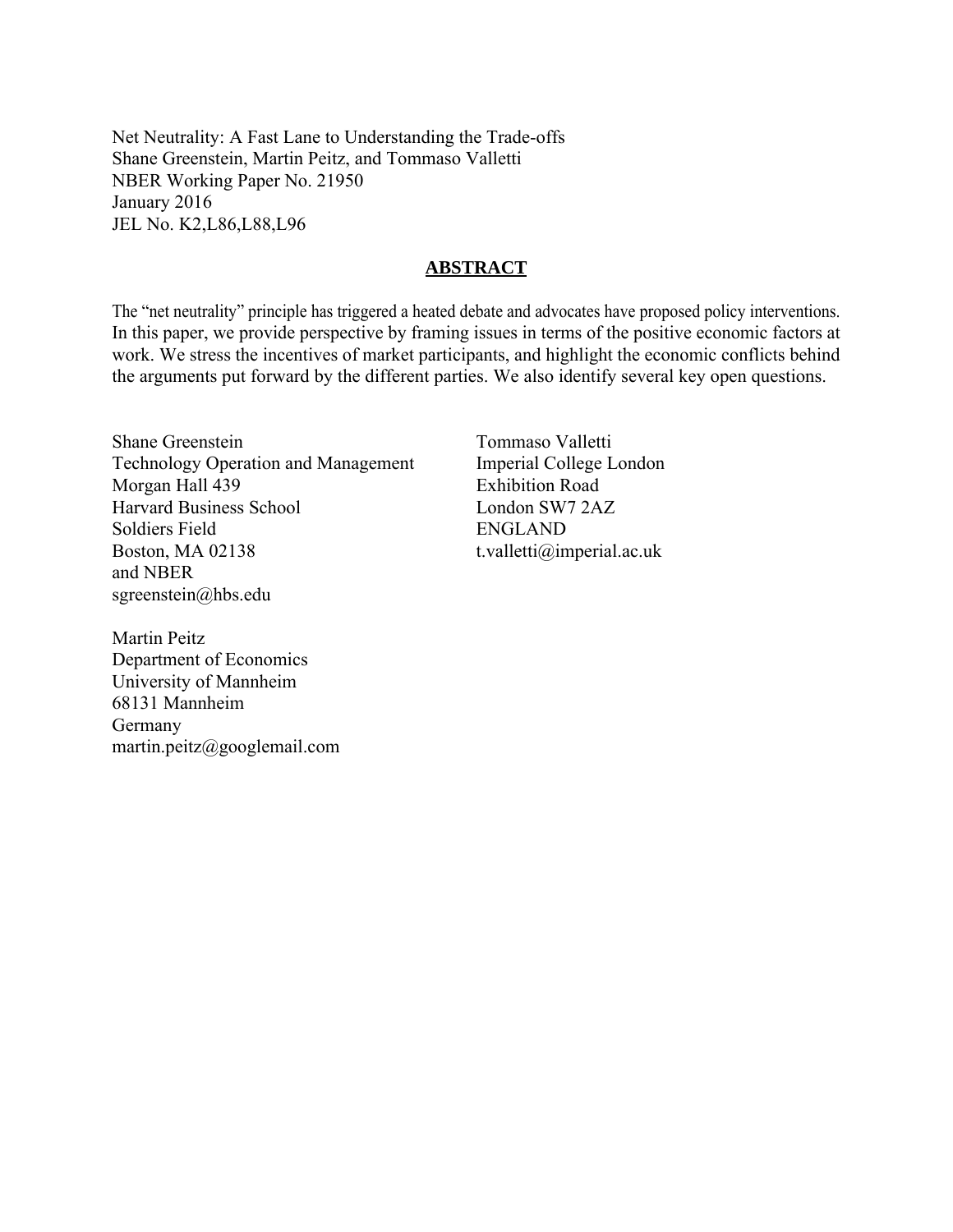## **Introduction**

Imagine you want to watch a movie online in the United States. For example, you might be subscribing to Comcast, the country's largest cable and broadband provider, and watching a movie delivered to you by Netflix, the giant television and movie-streaming service. What would happen if Comcast asked Netflix to pay for faster and more reliable access to its subscribers? Would Netflix be likely to agree to this request? Would Netflix charge you more for the movie? Would Comcast raise its broadband subscription fee for this improved service? If such a deal was struck, in what ways would consumer or producer welfare change? Such a deal between Comcast and Netflix actually happened in 2014. It is an example of prioritization, a network management practice that is part of the more general debate on "net neutrality."

The term "network neutrality" was introduced in a widely cited law article by Wu (2003). The article discusses whether an internet service provider should be required to treat all data from all content providers in the same way, and generally argues that net neutrality is good for the internet. For example, if a net neutrality requirement does not exist, internet service providers might in some cases "throttle" certain content, slowing down delivery of that content – or even blocking it – so that it would not cause congestion and hinder other kinds of service. Internet service providers also might sign contracts to provide preferential treatment to the services of some content providers, giving their data a "fast lane" to users, so that other traffic would receive a "slow lane" during moments of congestion and arrive later.

The last decade has seen a strident public debate about net neutrality. Every developed country has had a different regulatory experience with this topic (for examples, see Marcus et al. 2011; Marcus 2014). In the United States, the topic has fallen under the purview of the Federal Communications Commission, whose attempts to write rules have generated heated arguments, opposing votes along party lines, and repeated court review. In Europe, some individual states, such as the Netherlands, have introduced their own pro-neutrality legislation. A first piece of explicit Europe-wide neutrality legislation was proposed by the European Parliament in April 2014, and passed in modified form in October 2015 by the European Parliament. The policy debate remains alive today.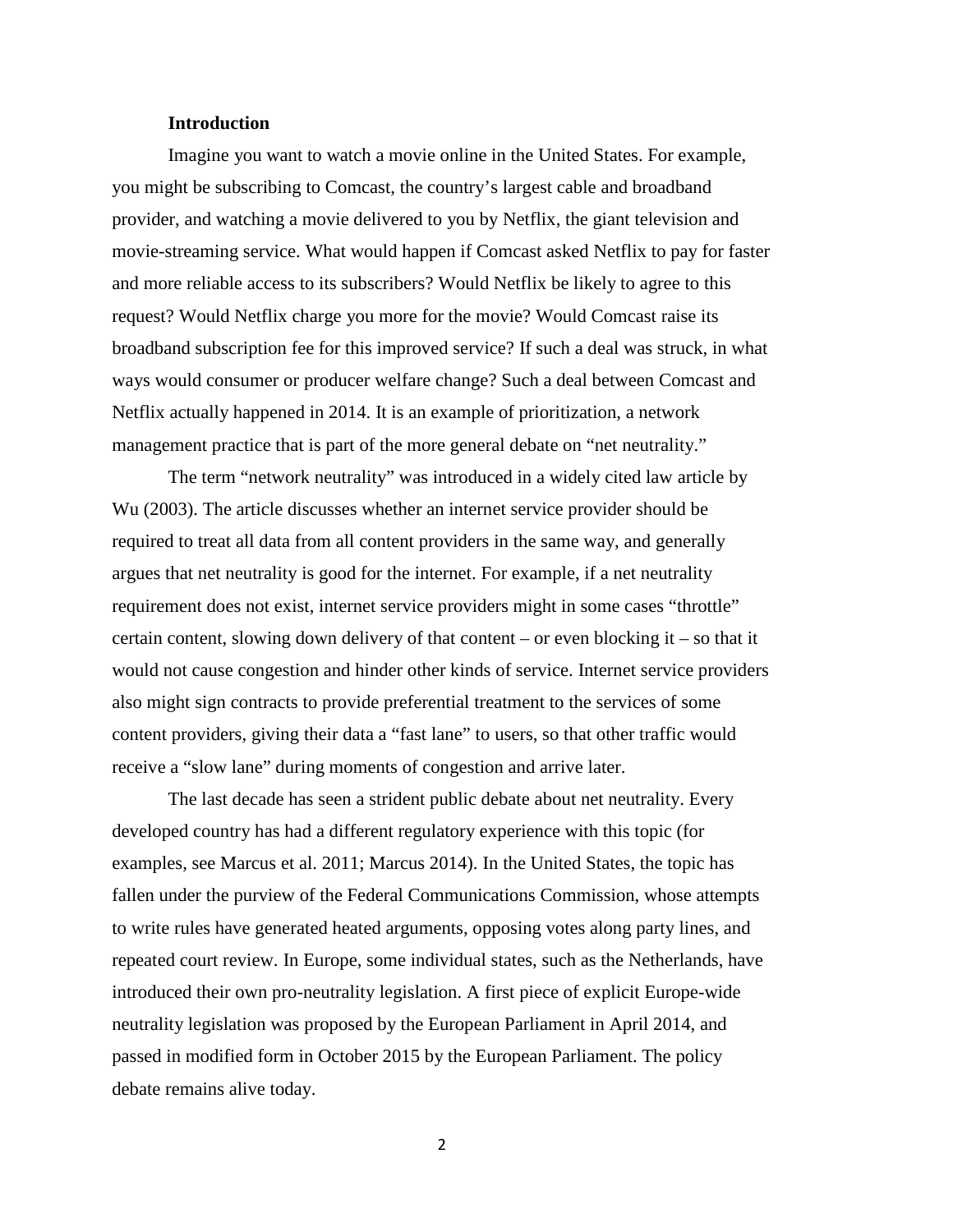However, exactly what is at stake in net neutrality policy debates can be unclear. Considerable discussion has ensued among legal scholars about the precise meaning and issues surrounding net neutrality, and no consensus has emerged (for example, Yoo 2005; Sidak 2006; Lee and Wu 2009; Zittrain 2008; van Schewick 2010; Frischmann 2012). Stakeholders also take vastly different positions. Many data carriers say that differentiating charges and treatment of data will allow them to manage congestion efficiently and to provide an ongoing incentive to invest in faster service and innovate. Many content providers argue that without net neutrality rules, they will have a harder time reaching end users, reducing the benefits that end users receive from their internet connection. They also argue that the absence of net neutrality rules will deter them from innovating.

This article will provide a guide to the literature analyzing the economic tradeoffs shaping policy choices. Our principal contribution is to identify the economic dimensions of this debate, and show that many questions can be informed by simple economic models of the market for internet services. This framework is useful both in teaching students and in informing the public about the economics of these important policy matters.

We begin by discussing the features of the modern internet. We introduce the key players, with a focus on internet service providers, content providers, and customers. We then summarize the insights of some models of the treatment of internet traffic. The economic literature has focused on two definitions of net neutrality. The most basic definition of net neutrality is to prohibit payments from content providers to internet service providers, a situation we refer to as a one-sided pricing model, in contrast with a two-sided pricing model if such payments were permitted. Net neutrality may also be defined as prohibiting prioritization of traffic, with or without compensation. The research program then is to explore how a net neutrality rule would alter the distribution of rents and the efficiency of outcomes.

The economic literature examining net neutrality is young, and it would be rash to conclude that researchers have spotted all the key economic trade-offs. So throughout we identify some of the important open questions in this topic. Moreover, as we survey the literature, we highlight one particular theme: There is little support for the bold and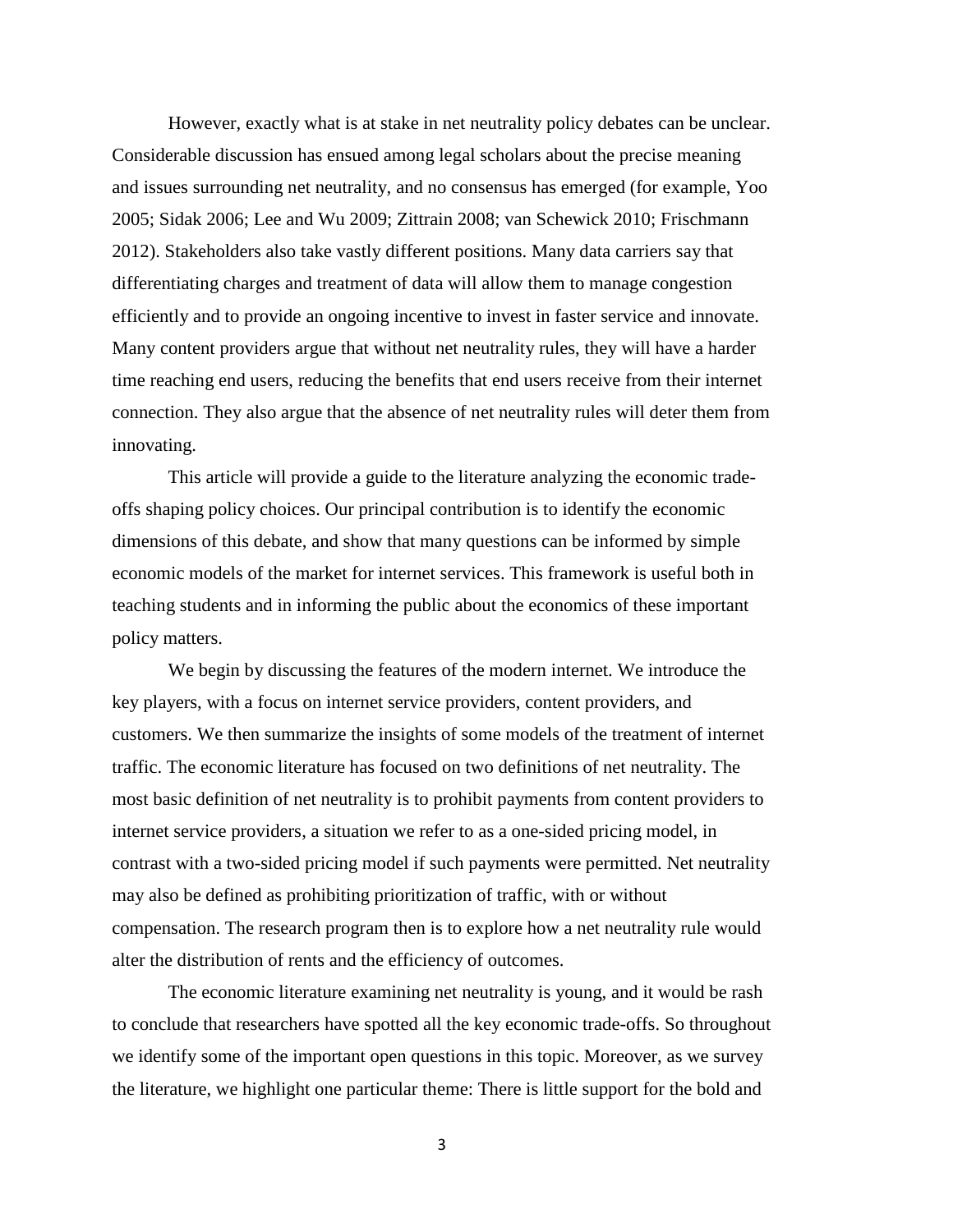simplistic claims of the most vociferous supporters and detractors of net neutrality. The economic consequences of such policies depend crucially on the precise policy choice and how it is implemented. The consequences further depend on how long run economic trade-offs play out; for some of them, there is relevant experience in other industries to draw upon, but for others there is no experience and no consensus forecast.

Public net neutrality debates tend to range widely, and this too causes confusion. Our discussion will remain focused on policy for (un)equal treatment of traffic from different content providers by the "last-mile" internet service provider to which an end user subscribes to. In this article, "net neutrality" *does not* encompass debates about consumer protection, like what a firm means when it advertises "unlimited" service. It also does not cover the extent to which the policies of internet service providers affect freedom of speech, privacy, or security.

#### **Internet Structure and the Net Neutrality Debate**

The modern commercial internet grew after many firms and users voluntarily adopted a set of practices for "inter-networking"—that is, transferring data between geographically dispersed local area networks and computer clients operated by different organizations. The commercial internet began to provide many revenue-generating services in the early to mid-1990s, and the network grew as many more firms and users began to participate. As of this writing, this network supports services to over three billion users (as reported at [http://www.internetlivestats.com/internet-users/\)](http://www.internetlivestats.com/internet-users/), and continues to grow worldwide.

Three facets of the network shape the net neutrality policy debate and arise in any economic model of this setting: complementarity between inputs provided by different firms; the direction and size of the flow of traffic and the flow of payments; and potential market power by some firms—in particular, access internet service providers. We discuss these in turn.

Complementarity among inputs is almost synonymous with how the internet works, because what defines the modern internet is that it sends data from many locations to many locations. A broadband connection without access to any content is as useless as an online application without any broadband connectivity. An end user needs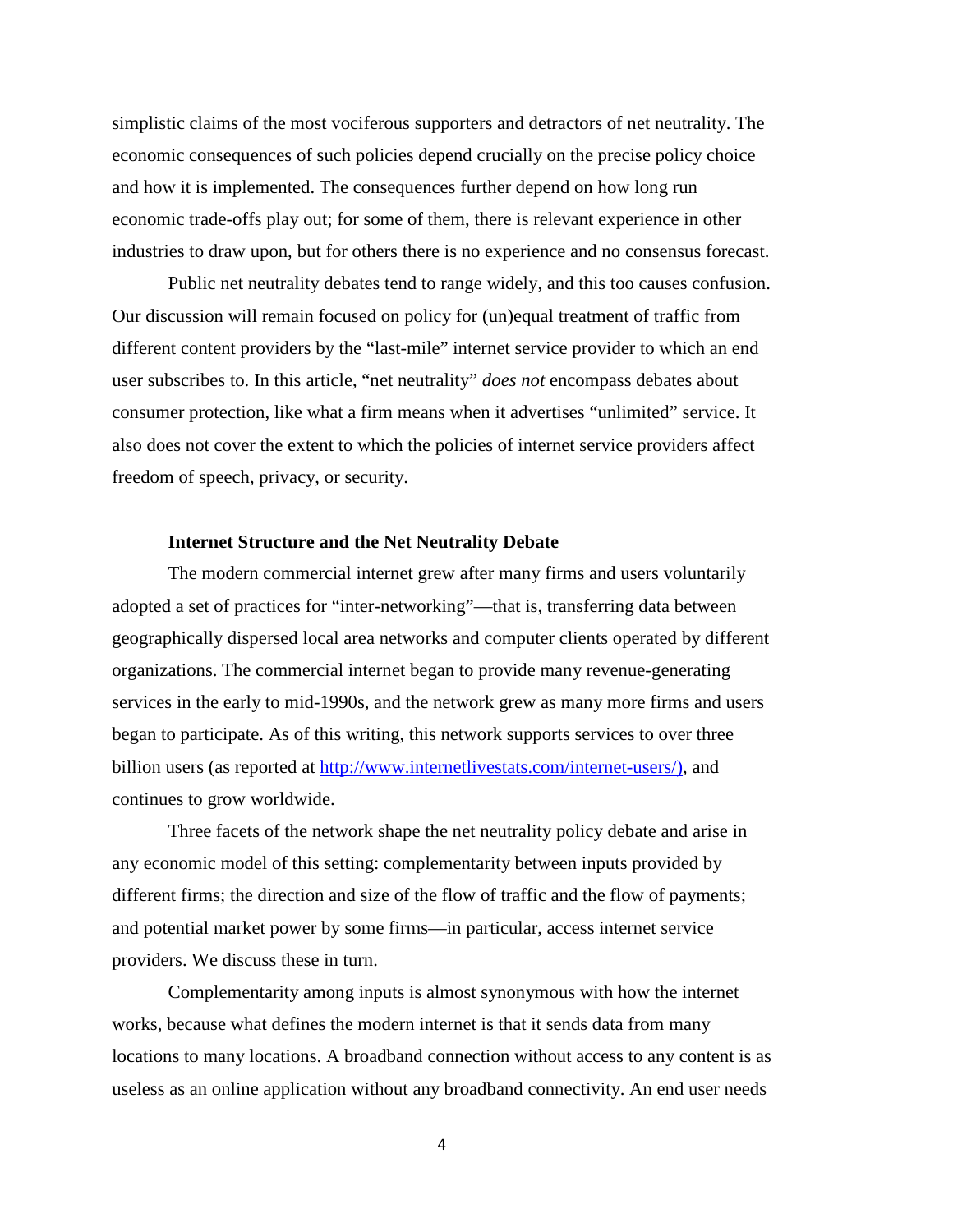both. Here we see the three main players that we will study in this article: internet service providers such as Comcast, Verizon, or Vodafone; content providers such as Amazon, Facebook, Google, Netflix, Skype; and end users. A device, such as a laptop or a smartphone, is also needed, but we will ignore their (largely competitive) supply conditions.

Most economic models take for granted that the technical issues with complementarity have been solved. That is because all firms involved with moving data on the internet use the same non-proprietary "protocols," which are standardized software commands that organize the procedures for moving data between routers, computers, and the various physical layers of the network. One design for protocols acts as the standard for today's network, a protocol known as *TCP/IP*, which stands for Transmission Control Protocol/Internet Protocol.<sup>[2](#page-5-0)</sup>

A major source of confusion for the economics arises from the many uses of the internet. Four types of different uses employ essentially the same internet processes: 1) static web browsing and e-mail, which tend to employ low bandwidth and can tolerate some delay; 2) video downloading, which can employ high bandwidth and can tolerate some delay; 3) voice-over IP, video-talk, video streaming and multi-player gaming, which tend to employ high bandwidth and whose quality declines with delay; and 4) peer-to-peer applications, which tend to use high bandwidth and can tolerate delay, but can impose delay on others (Ou 2008).

Over time, the growth of the latter three applications has changed the scale and flow of data traffic on the internet, and this brought the treatment of traffic to the fore. Electronic mail dominated the volumes of traffic over the internet in the early 1990s, and tended to support nearly symmetric data flows from all locations to all locations. Though electronic mail has grown, email and web browsing made up only onesixteenth of household internet traffic in 2014, while video made up just under two-

<span id="page-5-0"></span> $2$  TCP/IP defines the "headers" or labels at the beginning and end of a "packet" of information. Each packet is of limited size, and as part of initial processing, larger messages are divided into several packets. Those headers inform a computer processor how to reassemble the packets, reproducing what had been sent. Vint Cerf and Robert Kahn wrote the first version of TCP/IP, and over time a large community of researchers and practitioners improved it to accommodate large scale deployment. Useful starting points for interested readers would include Abbate (1999), Leiner et al. (2003), and Waldrop (2001). The transition from the non-commercial to the commercial Internet is explained in Greenstein (2015).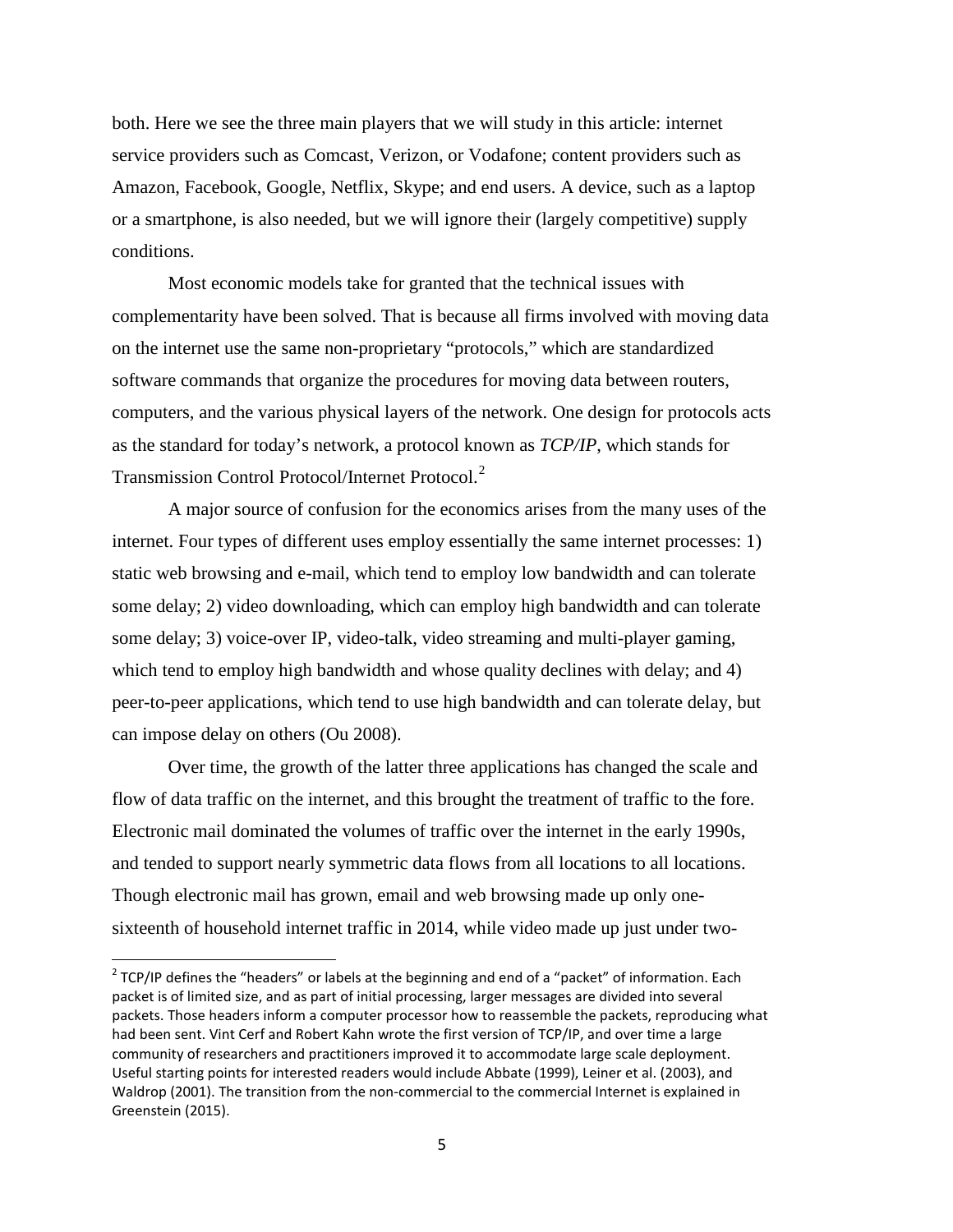thirds (Cisco 2015, Tables 10-13). In most developed countries, traffic related to web browsing became the majority of traffic sometime in the mid to late 1990s, and peer-topeer traffic became the majority in the middle of the 2000s. In the last few years, streaming traffic for video applications makes up the largest fraction of traffic. On the modern internet, the majority of streaming traffic is unidirectional – mainly from content providers to users.

Most economic models of the internet overlook the details about how firms coordinate the movement of data. A first common arrangement moves data from a content provider over "backbone lines" and then to local broadband data carriers – either broadband internet service providers using DSL or cable, or mobile broadband providers. This step requires coordinated investments between content providers, backbone providers, and internet service providers, particularly at the points of interconnection between them. A second common arrangement moves traffic to servers located geographically close to the users of a broadband internet service provider. Independent third parties called content delivery networks, such as Akamai and Limelight, operate and maintain these servers. A content delivery network charges a content provider for hosting their content on servers close to the "last-mile" internet service provider, so that packets arrive at this service provider ahead of other packets. A third arrangement involves direct contracts between content providers and internet service providers, where the content providers "co-locate" their own servers inside the network of an internet service provider. Sometimes these direct contracts involve no payments; sometimes they do. Only content providers with popular content and the largest volumes of traffic choose this last option, suggesting that scale is an important consideration. In all three cases, questions often arise about who pays for investment to raise capacity for carrying data traffic.

The fact that most households have a very limited choice of broadband internet service providers adds an additional element to the policy concerns about these arrangements, motivating questions about an internet service provider's use of its market power vis-à-vis end users and content providers. As part of its 2015 Broadband Progress report for the United States, for example, the Federal Communications Commission found that a limited percentage of US households had access to a provider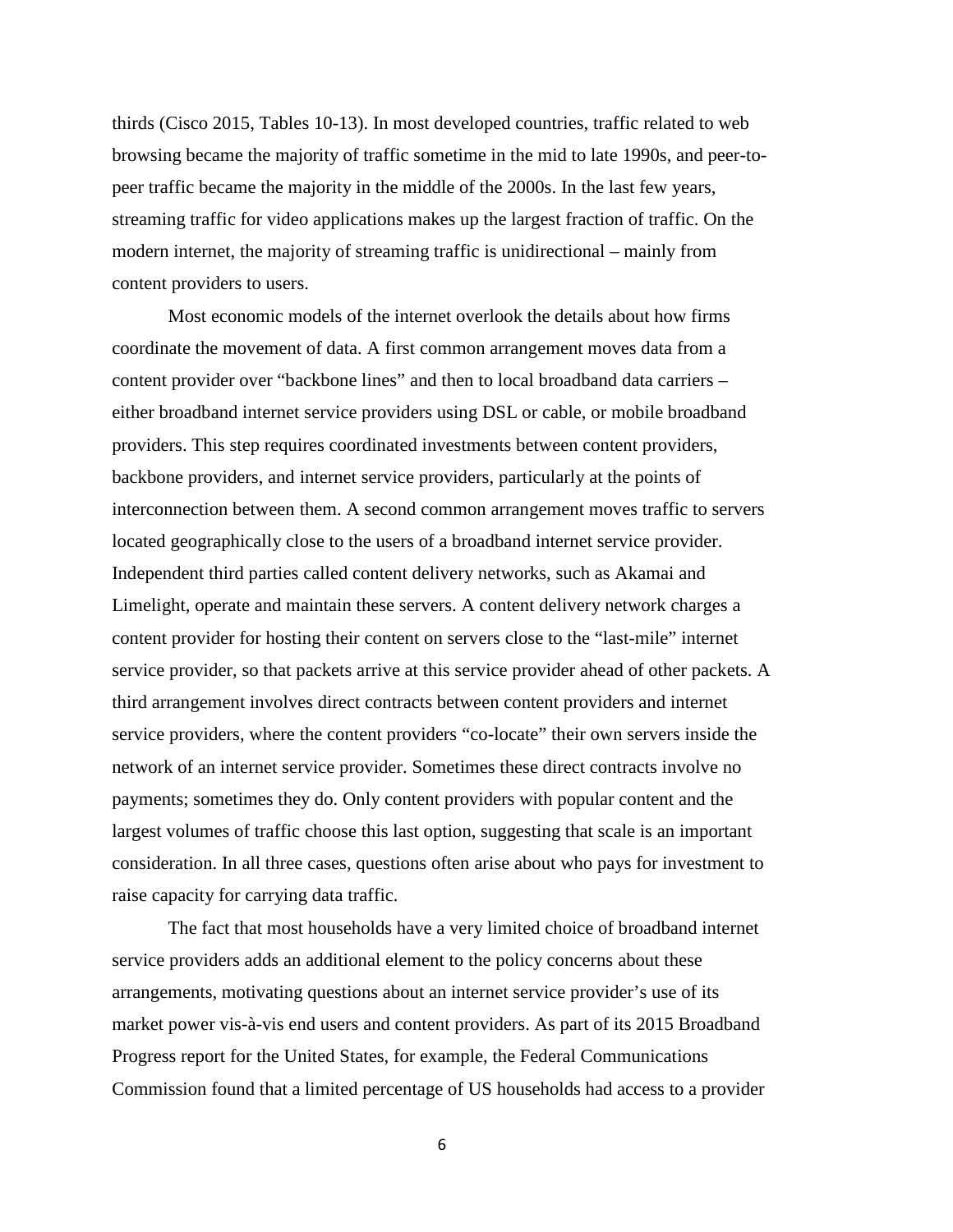of broadband at 25 Mbps or more, and 20 percent had no access (Singleton 2015). Thus, an internet service provider (ISP) may enjoy a strong position in contractual negotiations with content providers, as it provides exclusive access to consumers who seek high-bandwidth services.

Have internet service providers sought to take advantage of their market status? Several recent controversies have made this question especially salient.

*The Case of Bit-Torrent and Comcast.* Bit-Torrent is a content provider focused on peer-to-peer file-sharing, including sharing of large files. Claims of Comcast interference with Bit-Torrent traffic had been circulating for many months, but the issue came to the forefront in 2007 when the Associated Press published a report concluding that Comcast was "throttling" Bit-Torrent traffic (Svensson 2007). Comcast claimed that it was not blocking peer-to-peer traffic, but only practicing "reasonable network management" to ensure quality service for all its subscribers. The Federal Communications Commission (2008) issued an order to Comcast for not having a "protocol-agnostic" policy—that is, a policy that applied to all content providers, not just one. Comcast altered its policies for restricting users who consume too much bandwidth (not specifically Bit-Torrent traffic), and sued the Federal Communications Commission over the scope and application of its legal authority.

*The Dispute and Deal Between Netflix and Large Internet Service Providers.* To accommodate growth in its streaming service, in late 2010 Netflix moved away from using Akamai's servers as its primary content delivery firm. Instead, it began streaming data through another content delivery firm, Limelight, and a backbone firm, Level3, and eventually another, Cogent. Netflix also began a program to co-locate its own servers inside ISPs. Some small ISPs agreed, with no money changing hands, but several large ISPs asked for payment for actions that reduced delays delivering data to households, such as upgrades to equipment, and for transporting data to servers with propitious locations. Users at these large ISPs began to experience delays around the middle of 2013 (with some public dispute about when this started, and why). In February 2014, Netflix and Comcast came to a deal—terms not publically disclosed—in which Netflix paid Comcast to co-locate servers inside Comcast's network. A little later, Netflix announced a similar deal with other large ISPs. Some commentators said these events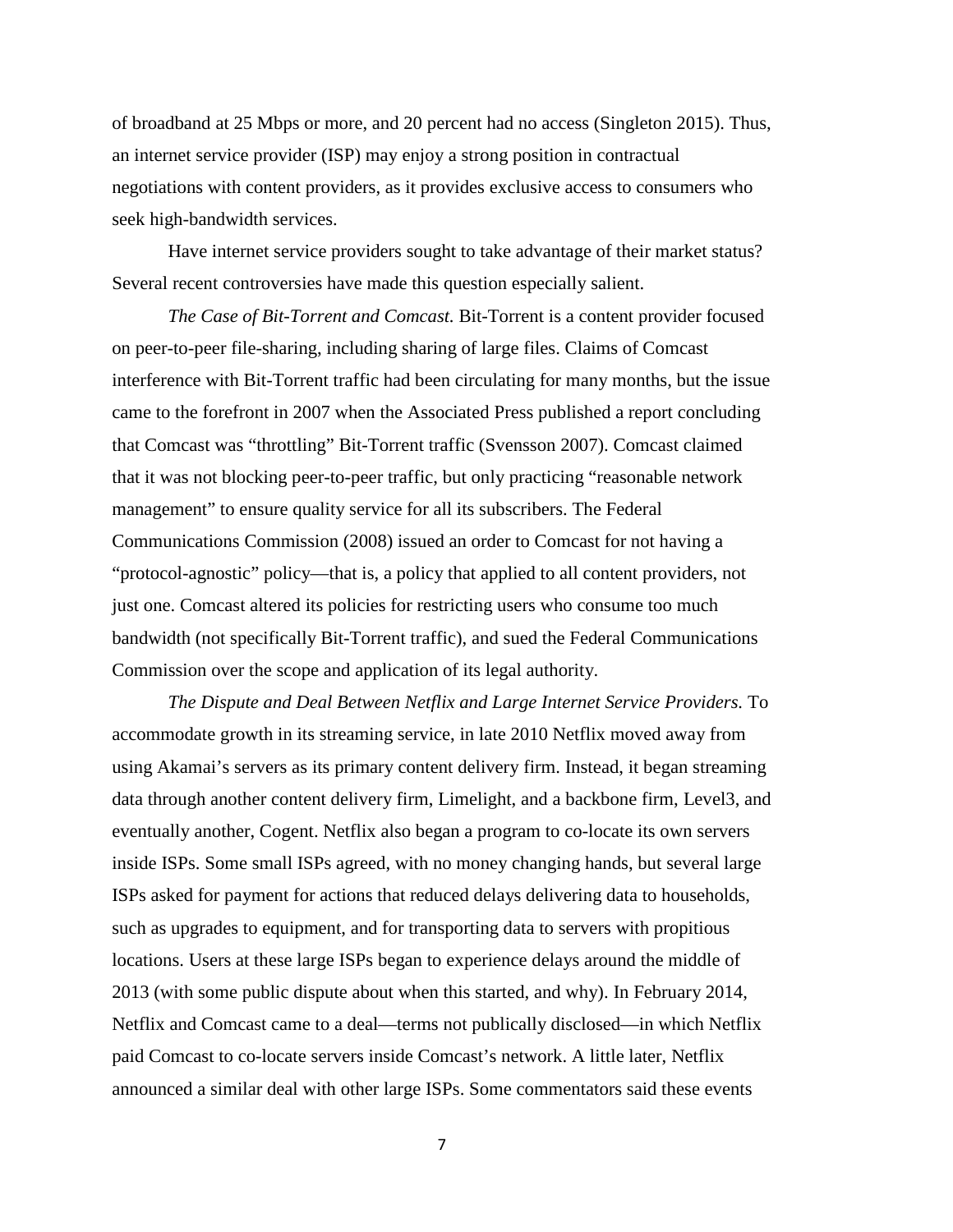illustrate a business-as-usual environment in which firms end up negotiating who will pay for certain investments (for example, Rayburn 2014). However, soon after these deals, Reid Hastings (2014), the chief executive officer of Netflix, seemed to display buyer's regret, publically raising alarms about the bargaining power of large broadband ISPs.

*Data Caps and Their Exceptions.* In many countries, internet service providers have adopted tiered pricing structures, in which higher bandwidth (and thus speed) comes at higher monthly expense to a household. In addition, some ISPs have adopted limits on total data usage for all users with particular contracts, which are known as "data caps." The levels and practices vary across providers, and participants hold distinct views about the consequences of these practices (Open Internet Advisory Committee 2013). Some ISPs also have adopted policies that count traffic over the public internet against the cap, but not traffic for video-on-demand using the ISP's proprietary or affiliated services. For instance, T-Mobile, a cellular provider in the United States, announced in November 2015 that it would exempt some video services such as ESPN, Netflix and HBO from its data caps (but not others like Facebook and YouTube, for instance); however, to do so T-Mobile will stream the videos at lower quality, via a plan called "BingeOn" to which all customers are automatically opted in. Among the unresolved policy issues is whether these practices represent efficiency gains, or whether they unfairly tip the competitive landscape, raise the cost of rival services, and provide a cause for regulatory intervention.

*Zero-rating Platforms.* Facebook launched Free Basics in 2014, a Facebooksponsored program that gives people in the developing world free access to cellular data for certain online services — including Facebook and WhatsApp (which belongs to Facebook). In 2015, Free Basics was available in 36 different countries, but has been [temporarily banned in India](http://www.buzzfeed.com/sahilrizwan/indias-telecom-authorities-just-called-mark-zuckerbergs-bluf#.huzwZ1N4g3) while the Telecom Regulatory Authority of India sifts through public comments and explores whether the program violates the principles of net neutrality. The economics are similar to those of data caps, with the added twist that a content provider is visible as advertising and managing this program. While a "free" service is clearly good for increasing digital penetration, especially in developing countries, the biggest objection to Facebook's initiative is that it offers only a select few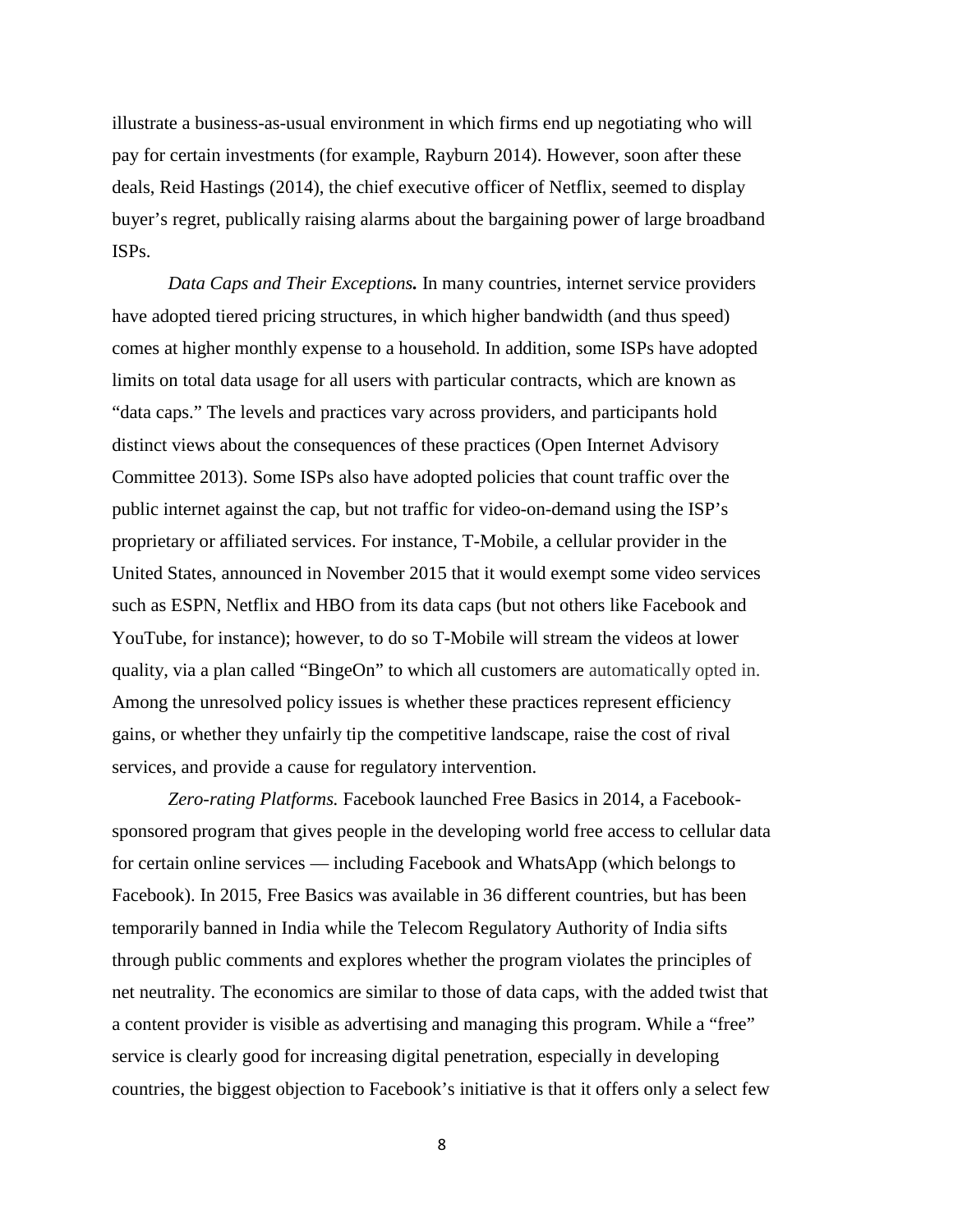services chosen and controlled by Facebook, so that the platform could end up acting as gate-keeper limiting access to certain websites.

*Paying for faster service.* Orange, the largest French internet service provider, announced in 2013 that it made Google pay to deliver its YouTube traffic, though no exact figure was disclosed. The French telecommunications regulator also investigated in the same year complaints of Orange throttling against YouTube, but found no evidence of discriminatory action.

A key difference between the US and European regulatory situations is the market structure for internet service providers. European networks tend to have less concentration of broadband internet service providers, as well as less vertical integration between ISPs and content: for example, so far there is no merger in Europe equivalent to the merger of Comcast and NBC-Universal. In addition, most dominant internet content firms are based in the United States, which adds noise to every dispute concerning these issues in Europe.

While each of these events generated discussion with many legal aspects, important aspects of these debates also lend themselves to economic analysis. This is where we concentrate the bulk of our attention.

#### **Basic Economic Analysis of Net Neutrality**

#### *A Neutrality (of Net Neutrality) Result*

Let us revisit the example at the outset of this article. What happens if Comcast is allowed to charge Netflix every time that we watch a movie? The first, possibly surprising, answer that we give is this: when Comcast charges Netflix, *nothing* happens. A simple model shows how this result can arise.

Imagine an end user pays *p* to subscribe to Comcast and the subscription fee *f* to Netflix. Denote by *t* the termination fee that Netflix is asked to pay to Comcast (it is called a "termination fee" because it is the fee for bringing the content to the terminal point, that is, to the user). In this setting, Comcast and Netflix make take-it-or-leave-it offers to users and offer two services that are perfect complements. We are thus elaborating on the old issue of pricing with complementary goods, as already analyzed by Cournot (1838), enriched by side payments between the two firms offering those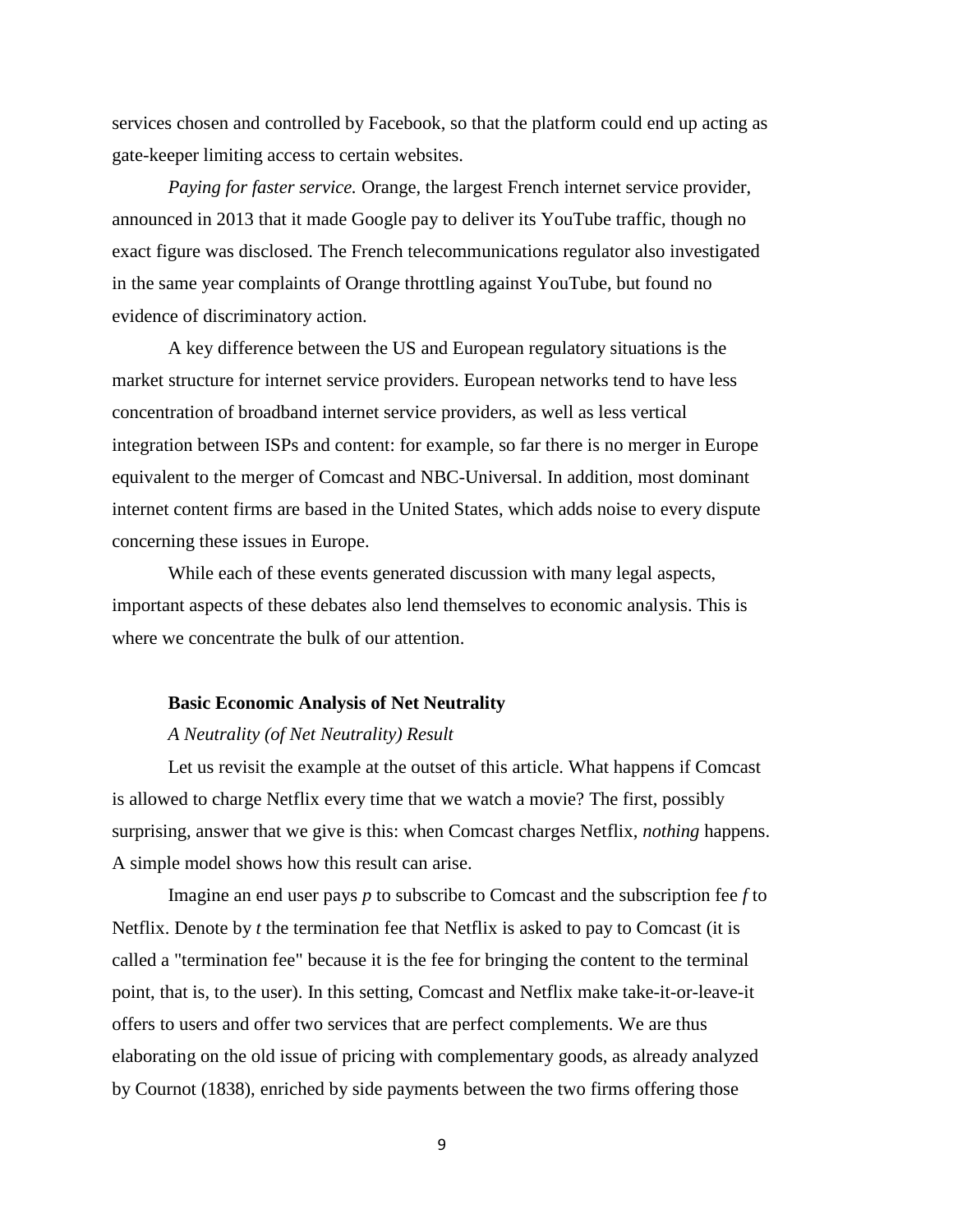goods. Because broadband and content are perfect complements, the demand for both depends on the total price that an end user will have to pay. Let  $q(p + f)$  denote this demand. The profits of Comcast and of Netflix are respectively given by

$$
\pi_{ISP} = (p + t - c_{ISP})q
$$
  

$$
\pi_{CP} = (f - t - c_{CP})q,
$$

where  $c_{ISP}$  and  $c_{CP}$  denote the per-subscriber cost to Comcast and Netflix, respectively. The two firms are free to set whatever price or subscription fee that they want to final users.

In this setting, it turns out that the payment *t* that flows between Comcast and Netflix does not affect margins for the firms, but only how they are earned. Remember that users face only a single total price, and that one particular level of this particular price will maximize overall joint profit for the two firms. Now imagine that Comcast tries to increase its profits by raising the termination fee *t* that it charges to Netflix. Netflix reacts by raising the subscription fee *f* that it charges to consumers to cover this change. Comcast will then react by lowering its price *p* so that the combined price-plusfee charged to consumers remains at the profit-maximizing level. Indeed, as can be shown more rigorously, in this case the two firms have a symmetric position and will end up splitting the profits in half.<sup>[3](#page-10-0)</sup> Ultimately, alterations in the termination fee do not change neither the bills of end users nor the profits of Comcast and Netflix. Regulation of the termination fee *t* would have no real economic consequences. The intuition for this is ultimately simple: There is "one price too many" in this setting, as both the internet service provider and the content provider can charge the user directly, through *p* and *f*, which means that any changes in termination fees can be easily offset.

(1) 
$$
\frac{d\pi_{ISP}}{dp} = (p + t - c_{ISP})q' + q = 0
$$

(2) 
$$
\frac{a\pi_{CP}}{df} = (f - t - c_{CP})q' + q = 0.
$$

By adding (1) and (2) we get

(3)  $(f + p - c_{ISP} - c_{CP})q' + 2q = 0$ , which pins down uniquely the total price *p* + *f* that the end user faces, together with the respective quantity *q* end user buys. Notice that this total price is *independent* of the per-subscriber transfer *t* between Comcast and Netflix. Moreover, rewriting the two first-order conditions (1) and (2), we obtain that Comcast and Netflix have the same margins,

 $p + t - c_{ISP} = f - t - c_{CP} = -q/q'.$ 

<span id="page-10-0"></span><sup>&</sup>lt;sup>3</sup> Under standard regularity conditions of the demand function, equilibrium prices are given as the solution to the first-order conditions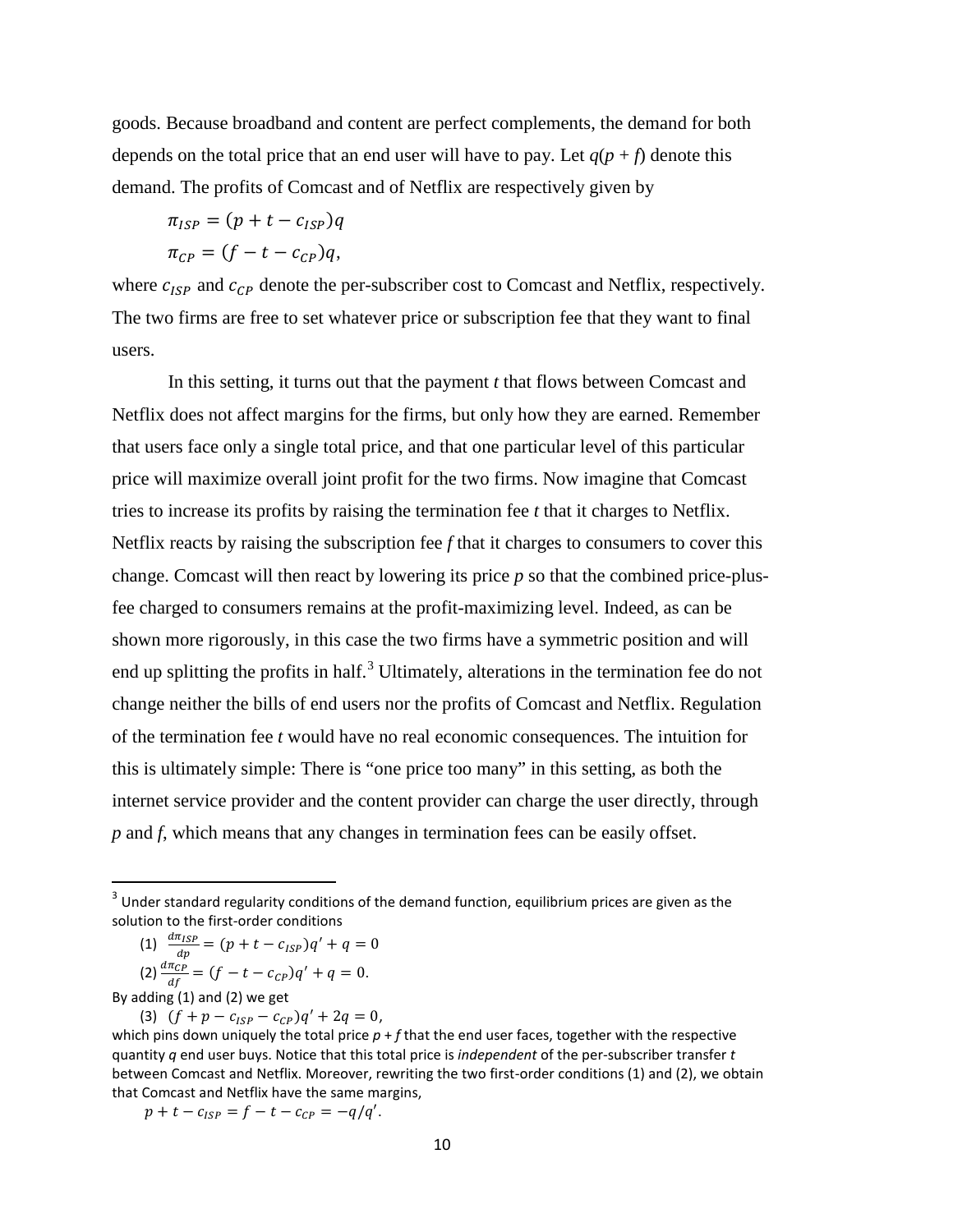#### *Toward a More Complex World*

This first result is not meant to end the discussion; on the contrary, the first result actually tells us that the simple model is missing several elements central to important economics trade-offs. At least four have received attention: 1) some content providers do not charge users directly, but get their money from advertising (like Facebook and Google); 2) there is considerable heterogeneity among both users and content providers, whereas the simple model deals with one content provider and one representative user; 3) we completely bypassed the "fast versus slow lane" issue, but congestion, quality of service and network investments matter, as does investment by content providers; and 4) in some markets, multiple internet service providers compete for end users. Trade-offs are going to arise because, by introducing externalities, asymmetric information, and several dimensions of heterogeneity, often there will rather be "one or several prices too few" instead of "one price too many." To identify these trade-offs, we turn to a richer setting, although still very streamlined, that describes the internet ecosystem.

We begin with definitions for "one-sided pricing" and "two-sided pricing." To illustrate, we focus on how a single internet service provider interacts with two content providers and two end users. In two-sided pricing, the ISP can charge a subscription fee *p* to users and a "termination fee" *t* to content providers for delivering their content. By contrast, in one-sided pricing, the ISP can only charge a subscription fee to users. A regulatory restriction can rule out two-sided pricing. In this framing, net neutrality can be thought of as a requirement that the ISP provide the same service to all content providers and users, while charging a fee *only* to users.

The first-best social welfare outcome most likely involves having all content providers and end users "on board," which is to say that welfare is maximized when all content providers can contact all end users. This outcome is realistic when thinking about the internet, with its large network externalities and low marginal costs. It immediately follows that any situation which restricts participation either on the user side or on the content provider side will be inefficient, because of the decline in the size of network externalities. (This intuition also can support regulatory mandates that internet service providers must provide access to all legal content on the internet.)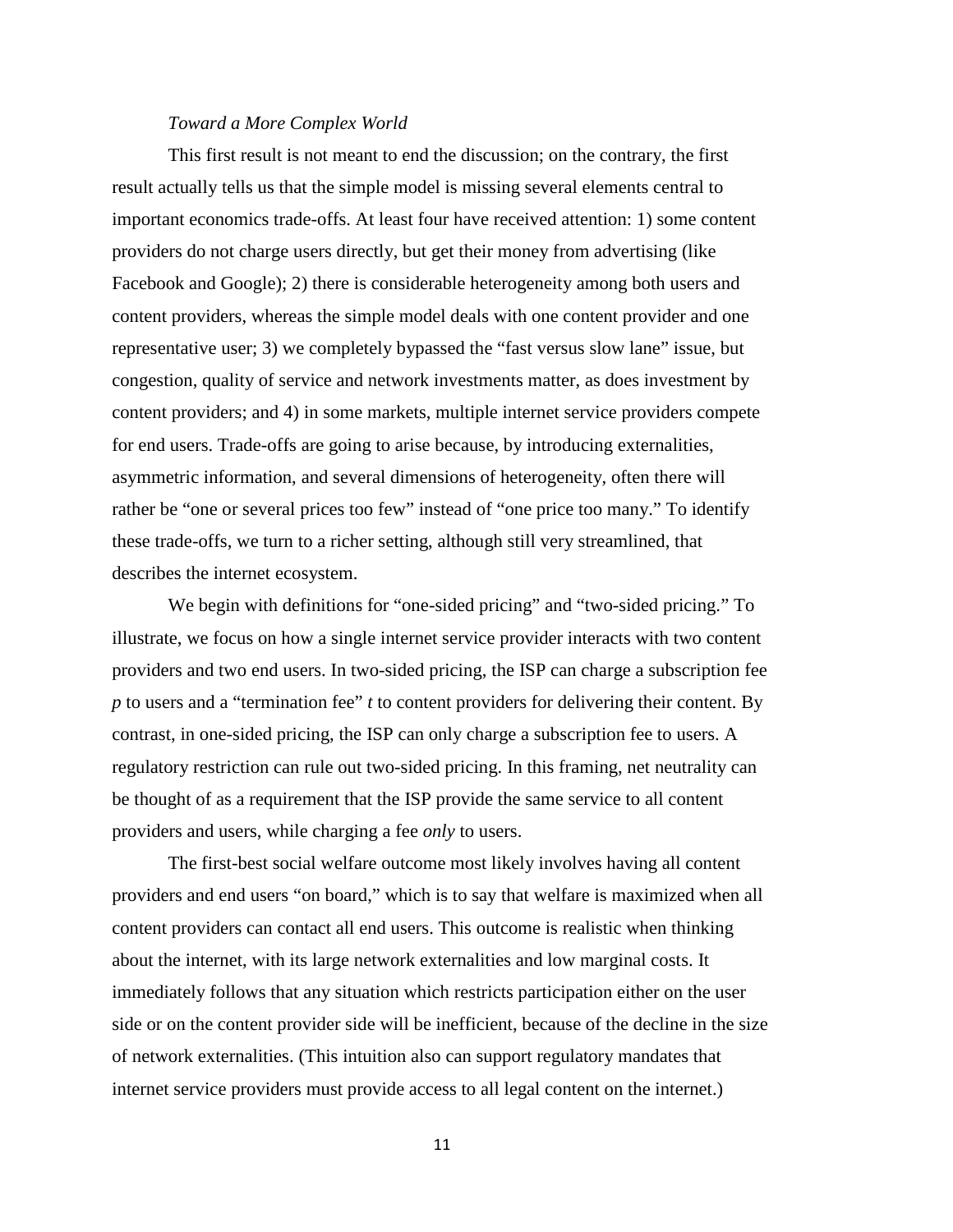Figure 1 illustrates the general situation. The internet service provider is shown as a platform that sits between users and content providers. Of course, this model is a simplification, in the sense that a more detailed diagram would show the data from the content provider moving to its own ISP, then to the "backbone" firms of the public internet, then to the end-user's ISP, and then on to the end users. The fuller picture could also include the use of content delivery networks. But this simplification helps in understanding the first-order effects. In this diagram, the dashed arrows represent the (typical) direction of payment flows; clearly, regulatory intervention may alter such flows. The content providers in this model can have differing business models. In this diagram, for instance, content provider *B* makes revenues from selling its content to end users, while content provider *A* does not charge end users, but makes revenues from advertising.

We now consider different simplified scenarios, each of which is meant to capture a different economic mechanism. The only monetary component present in every model we consider is the subscription fee *p* that is paid by end users to the internet service provider.



# **Figure 1. The Interaction between Internet Service Providers, Content Providers, and Users**

*Price Structure and Rent-shifting between Content Providers and the ISP*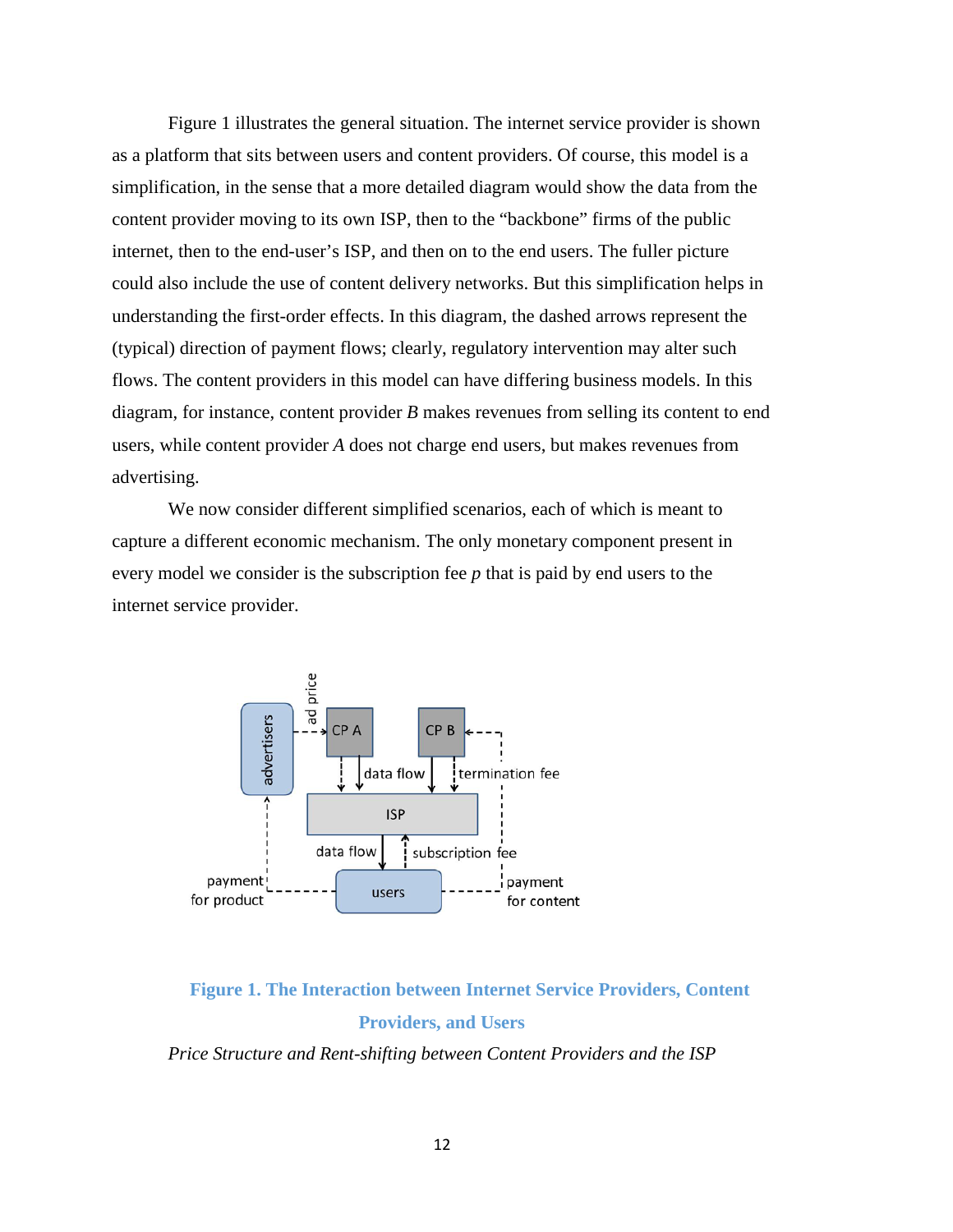We first focus on the scenario that corresponds to the situation in which content providers are of type *A*, as depicted in Figure 1. Ad-financing of content provider is the case, for instance, of Facebook, Google Search, YouTube, Twitter and many other content providers who distribute "free" content. In this case, it turns out that net neutrality can affect the distribution of rents, and may therefore not be neutral in the long run, when content providers and internet service providers have to make investment decisions. Relatedly, this example supports the economic intuition that regulating termination directly shapes margins and profits for ISPs and content firms.

Consider two content providers, denoted as 1 and 2, who provide different value to end users, and both have the same ability to generate profits *R* per user from advertising. If the two end users have identical tastes, the user valuation of the service from an internet service provider depends on which content is available. Also we will assume that advertising does not affect the end users' utility.<sup>[4](#page-13-0)</sup> Suppose that content provider 2 provides more interesting or higher-quality content than content provider 1. The value of content from content provider 1 is equal to 1 and the value of content by content provider 2 is equal to  $\nu > 1$ .

Now, contrast one-sided and two-sided pricing. If the internet service provider is restricted to using a one-sided pricing strategy, it sets  $p = v + 1$  and extracts the full expected surplus on the user side. The outcome is efficient. In contrast, with two-sided pricing, the monopoly ISP continues to set  $p = v + 1$  for users and, in addition, charges a termination fee  $t = R$  from content providers, where R is the rent content providers would have received under one-sided pricing. End user choice is not affected, and, in this simple example, the profits of content providers and ISPs change by equal amounts in opposite directions. In other words, two-sided pricing leads to a redistribution of rents between content providers and the ISP.

<span id="page-13-0"></span> $4$  To simplify the interaction between advertisers and users who buy the products advertised on the internet, we will assume that advertisers extract the full surplus in the advertiser-user relationship and that users are neutral to advertising. Thus, we do not need to introduce consumer surplus from the advertised products in the welfare analysis.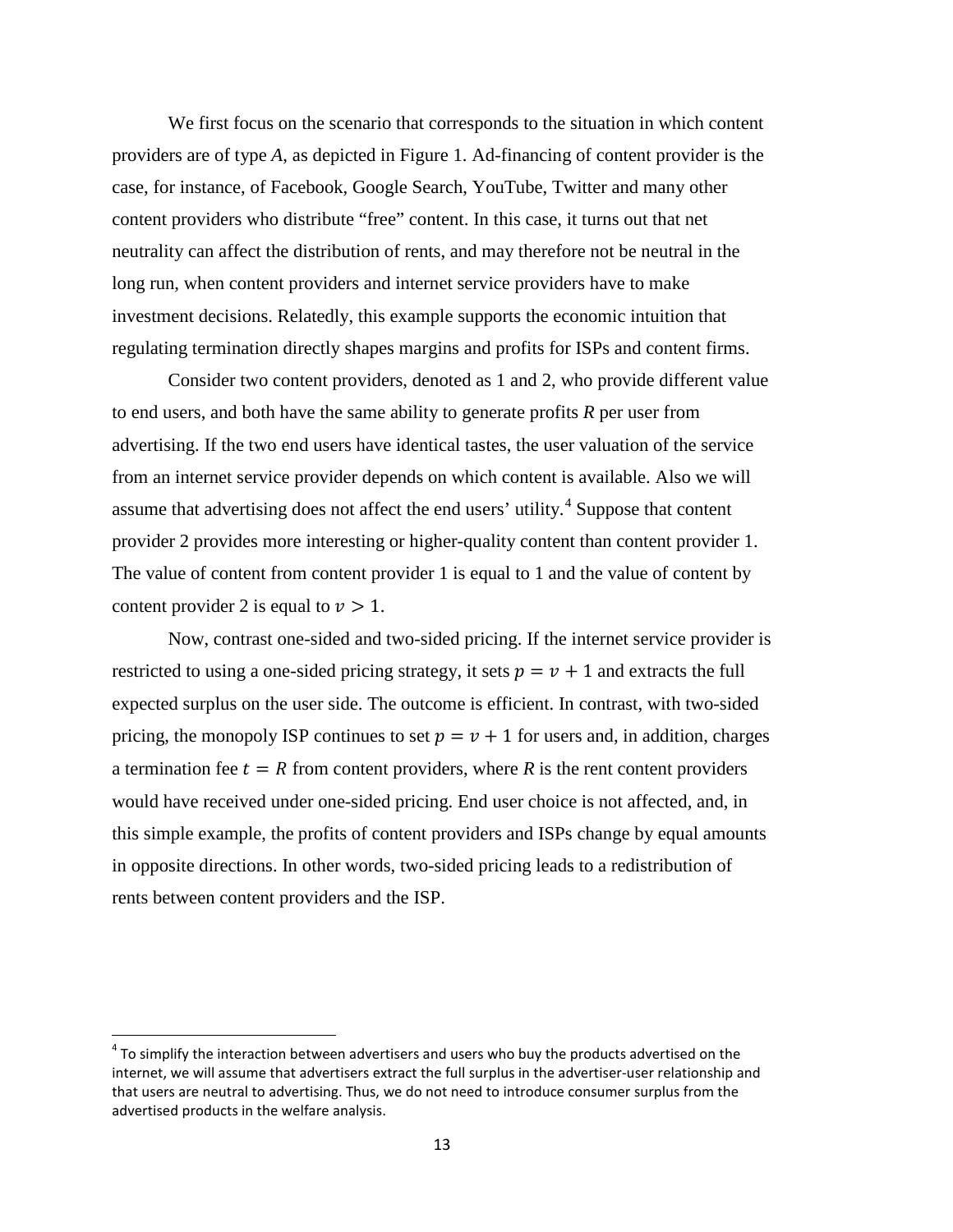#### *The* "*Waterbed Effect*"

The ability of internet service providers to charge termination fees to content providers for delivering their content raises an important question for policy: does a positive termination fee lead to an equal reduction in prices to users? The economic intuition resembles common arguments about "pass-through" and in this context goes by the label "the waterbed effect."

To illustrate, consider the situation in which the two content providers are identical, but users differ in their willingness to pay a subscription fee, which results in an elastic demand for access to the internet service provider. Thus, only some users may be willing to subscribe if the fee is high. When an ISP decides to charge a content provider for the (prioritized high-speed) traffic it generates, one may conjecture that the subscription fees paid by end users will decrease.

This result is obvious if the internet service provider is in a competitive setting, because its overall profits, from every source, are held to a normal level by the competitive process. However, the same result also holds for internet service providers with market power. If content providers are charged more, subscription fees will decrease because of the two-sided nature of the market. This will be to the advantage of end users, an aspect which is sometimes forgotten in the policy debate.

To develop some intuition for this result, consider the adjustment of prices on the user side with a monopoly internet service provider. Suppose that the two content providers are identical and can generate profits from advertising equal to  $R$ . Let the value of content for the first user be 1 for each content provider (and thus 2 overall). The corresponding value for the second user is denoted as  $v > 1$  (note that 1 and v have now a different meaning than in the previous example). If the ISP is restricted to use a one-sided pricing strategy, it sets either  $p = 2$  or  $p = 2v$ . In the former case, both users subscribe; in the latter case only the second user does so. It is profit-maximizing for the ISP to serve only the second user if  $v > 2$ , because the fee that it can charge to the second user more than compensates for the loss of the first user. The ISP uses its market power to raise the price such that some users (here user 1) prefer not to participate. In this case, the allocation is inefficient.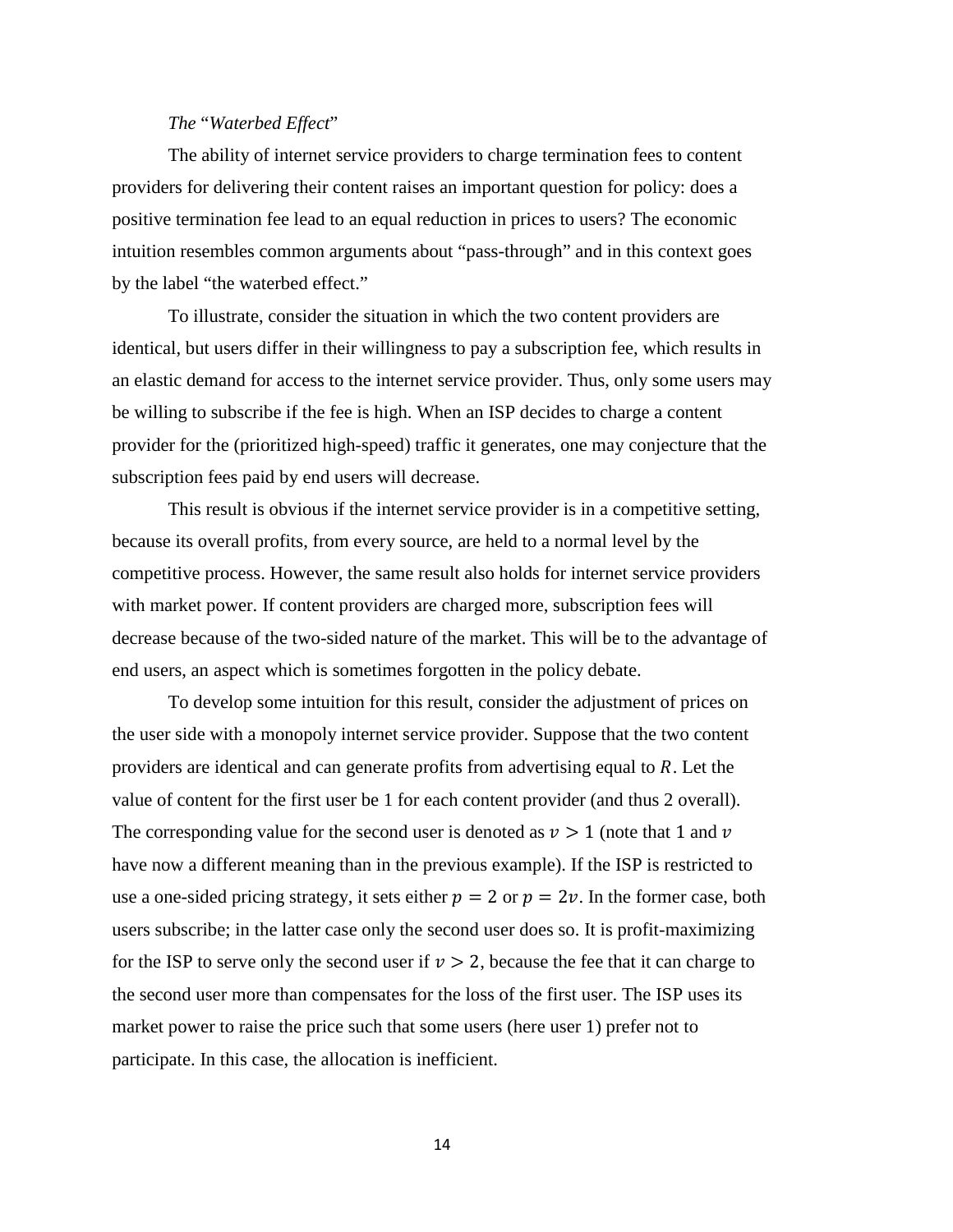Now consider two-sided pricing. The internet service provider optimally charges the content provider a termination fee of  $t = R$  to deliver content to each user. Thus, profits of the ISP on the content provider side are  $4R$  if all content is delivered to all end users (since total transactions are 2 content providers x 2 users = 4 transactions) and  $2R$  if all content is delivered to only one user. On the user side, the ISP again sets either  $p = 2$  or  $p = 2v$ . In the former case, its overall profits are  $4(1 + R)$  and in the latter  $2(\nu + R)$ . Thus, under two-sided pricing it is optimal for the ISP to set  $p = 2$  and both users subscribe if  $v \le 2 + R$ . Otherwise,  $p = 2v$  and only user 2 subscribes.

Comparing one-sided to two-sided pricing, we see that users behave differently across the two regimes if  $2 < v \le 2 + R$ . Here, a regulatory intervention to set  $t = 0$ leads to a price *increase* on the user side from 2 to  $2\nu$ . This exemplifies a "waterbed" effect," which refers to a situation in which pressure on one side of the market leads to a corresponding change in prices on the other side of the market—as when pushing on one side of a waterbed causes a bulge to appear elsewhere. In this case, a higher termination fee results in a lower subscription price *p* for end users. In the present example, restricting internet service providers to one-sided pricing reduces total welfare and reduces the surplus received by user, while content providers benefit from this regulatory intervention.

What economic mechanism is at work in this example? Given the opportunity to charge the content provider for termination, the internet service provider is more willing to decrease the subscription fee to end users, precisely because more end users can be attracted to join the platform, resulting in more transactions with content providers that are profitable for the ISP too. Net neutrality, instead, cuts all profits from content providers for the ISP, which is therefore not interested in generating additional traffic from them. This generates inefficiencies when it is more profitable to make more money from fewer subscribers.<sup>[5](#page-15-0)</sup>

This illustration about waterbed effects can also help us understand why twosided pricing is not always superior to one-sided pricing. Consider a similar situation,

<span id="page-15-0"></span><sup>&</sup>lt;sup>5</sup> Note that, if the ISP could price discriminate and offer them different prices, user 1 would pay  $p_1 = 2$ and user 2 would pay a higher price  $p_2 = 2v$ , both with and without net neutrality. In that case, there would be no real economic effects. Once again, with sufficiently "many prices", we would have a neutrality (of net neutrality) result.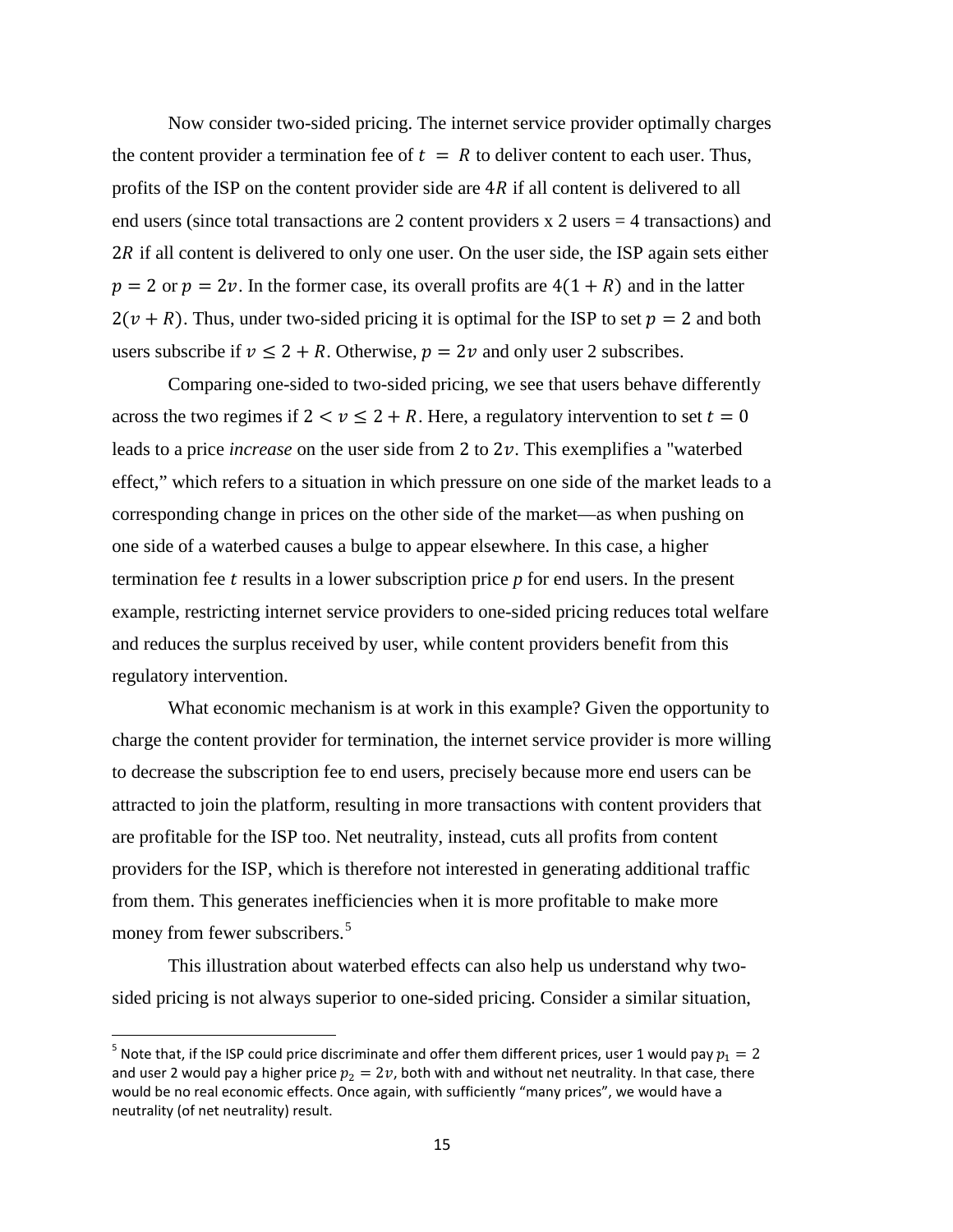with two identical end users, but allow content providers to generate different levels of profits from advertising, as occurs when content providers differ in their ability to engage users. In particular, content provider 1 generates profits  $R_1$  from advertising, while content provider 2 generates profits  $R_2$ , with  $R_1 > R_2$ . The willingness to pay for content is 1 for each user and any content. How do one-sided and two-sided pricing compare?

Under one-sided pricing, the internet service provider charges  $p = 2$  to each user and the allocation is efficient. Under two-sided pricing, the ISP sets  $p = 1$  and  $t = R_1$  if  $R_1 > 2R_2 + 1$ ; otherwise it sets  $p = 2$  and  $t = R_2$ . In the former case, the ISP is willing to sacrifice the delivery of content by content provider 2 despite also obtaining less from users, because of the incentive to extract rents from the content provider that generates the largest advertising profits. The resulting allocation under two-sided pricing is inefficient, as one of the content providers is excluded.<sup>[6](#page-16-0)</sup> Due to the heterogeneity among content providers, the ISP might actually find it attractive to restrict access of some content providers, as a way to extract more money from giving termination to those content providers with a higher willingness to pay.<sup>[7](#page-16-1)</sup>

The trade-off between charging more to content providers or users has a clear economic intuition: one-sided pricing is welfare-superior if heterogeneity among content providers is particularly pronounced, whereas two-sided pricing is welfaresuperior if heterogeneity among end users is particularly pronounced. In the former case, one-sided pricing tends to lead to more content providers being active; in the latter case, two-sided pricing tends to lead to more users enjoying content. How the trade-off plays out for end users crucially depends on the size and incidence of the waterbed

<span id="page-16-0"></span> $6$  A very similar result emerges if the two content providers are identical but their advertising profits depend on the number of active content providers. If  $R(m)$  denotes profits from advertising when  $m$ content providers are active, competition for advertisers among content providers implies that  $R(1) > R(2)$ . The analysis then is in line with the one in the previous example and  $t = R(1)$  under twosided pricing if  $R(1) > 2R(2) + 1$ . As a result, two-sided pricing here leads to less content in equilibrium and an efficiency loss compared to one-sided pricing. For a formal analysis of exclusive access as a means to reduce competition among content providers for advertisers, see Kourandi et al. (2015).

<span id="page-16-1"></span> $^7$  Also here, with sufficiently "many prices," the earlier "neutrality (of net neutrality)" result would be at work. If the monopolist could perfectly target each advertiser, it would set  $t_1 = R_1$  for content provider 1 and a lower  $t_2 = R_2$  for content provider 2. Everybody would be on board, reaching the same level of welfare with and without net neutrality.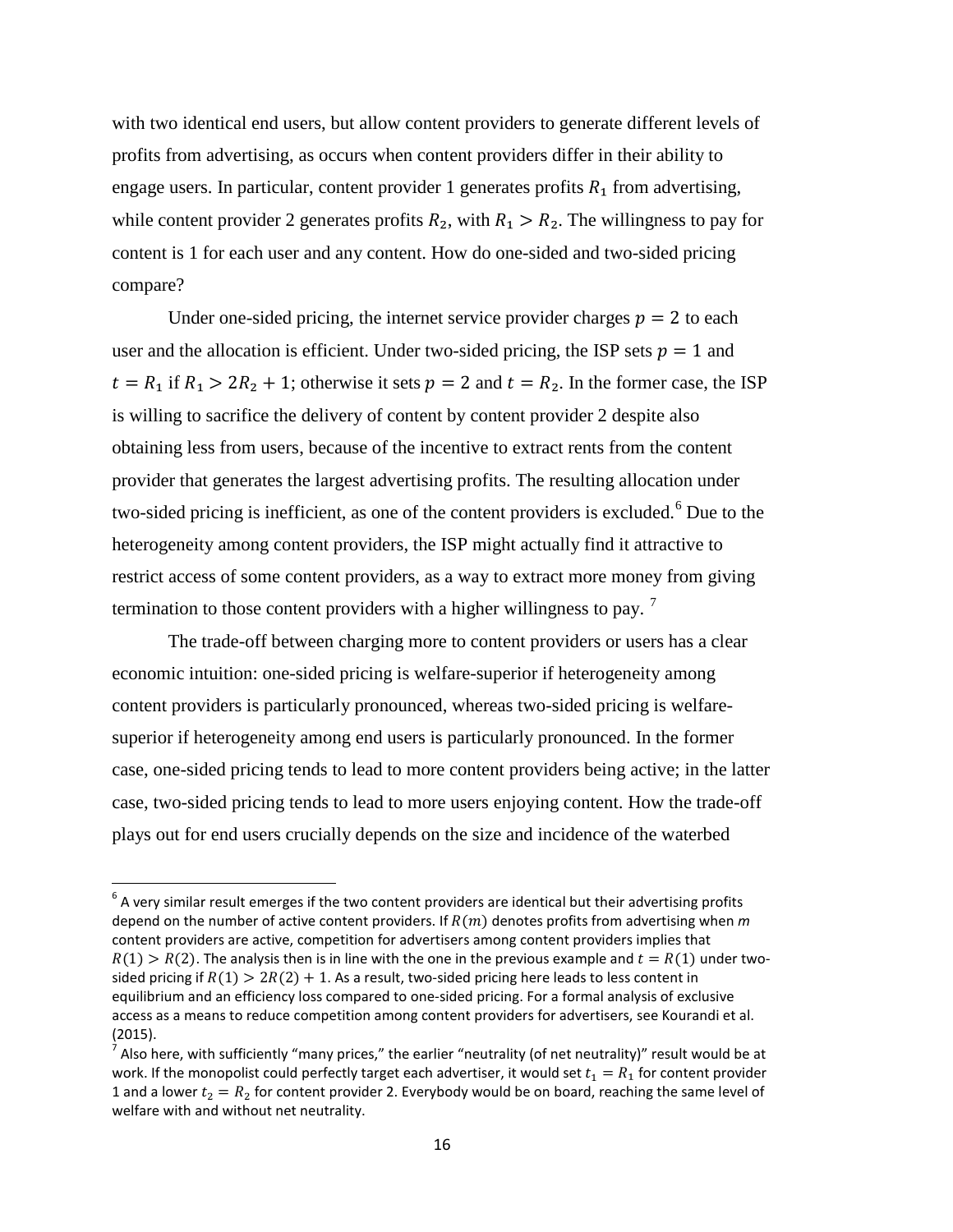effect in the presence of market power—that is, how much would allowing or eliminating a termination fee affect the price charged to subscribers. This is an open empirical question.

In many respects, it is a familiar question for economists, potentially lending itself to empirical analysis of the "pass-through" between termination fees and user rates.<sup>[8](#page-17-0)</sup> Pass-through analysis is common in empirical studies of international trade and taxation. However, that alone would not be sufficient to settle arguments about the trade-offs, and the lack of experience with use of termination fees in practice makes this more of a forecast than an estimate on past behavior.

#### *When Content Providers Charge End Users*

The economic modelling becomes more challenging when content providers have direct relationships with end users and charge them a subscription fee. This market practice is becoming common among streaming firms and providers of "over-the-top" services, such as Amazon Prime, Netflix, YouTube Red, and subscription television services. The economic insights in this situation are sufficiently ambiguous that economists should be wary of advocates making bold policy prescriptions in favor of two-sided pricing or one-sided pricing when content firms offer subscriptions.

In general, with both one-sided and two-sided pricing by the internet service provider, we should expect inefficient outcomes, as both content providers and the ISP want to charge users for the complementary services they offer. Moreover, the extent of the (in)efficiency of two-sided pricing (in comparison to one-sided pricing) depends crucially on whether an ISP can charge distinct termination fees to different content providers, and whether content providers have an ability to pass on the termination fees charged by ISPs. When ISPs can tailor termination fees to each content firm, then they have an instrument for "taxing" every content firm and extracting surplus, which will be passed on to users if content firms can do so. Thus tailored termination fees tend to lead to more efficiency.

More realistically, without the ability of an internet service provider to tailor fees in this way, then inefficiencies will arise, as any termination fee will induce exits

<span id="page-17-0"></span> $8$  For a formal treatment, see Armstrong (2006) and Weyl and Fabinger (2013). Empirical evidence of the "waterbed" effect is provided by Genakos and Valletti (2011; 2015) in the context of cellular phones.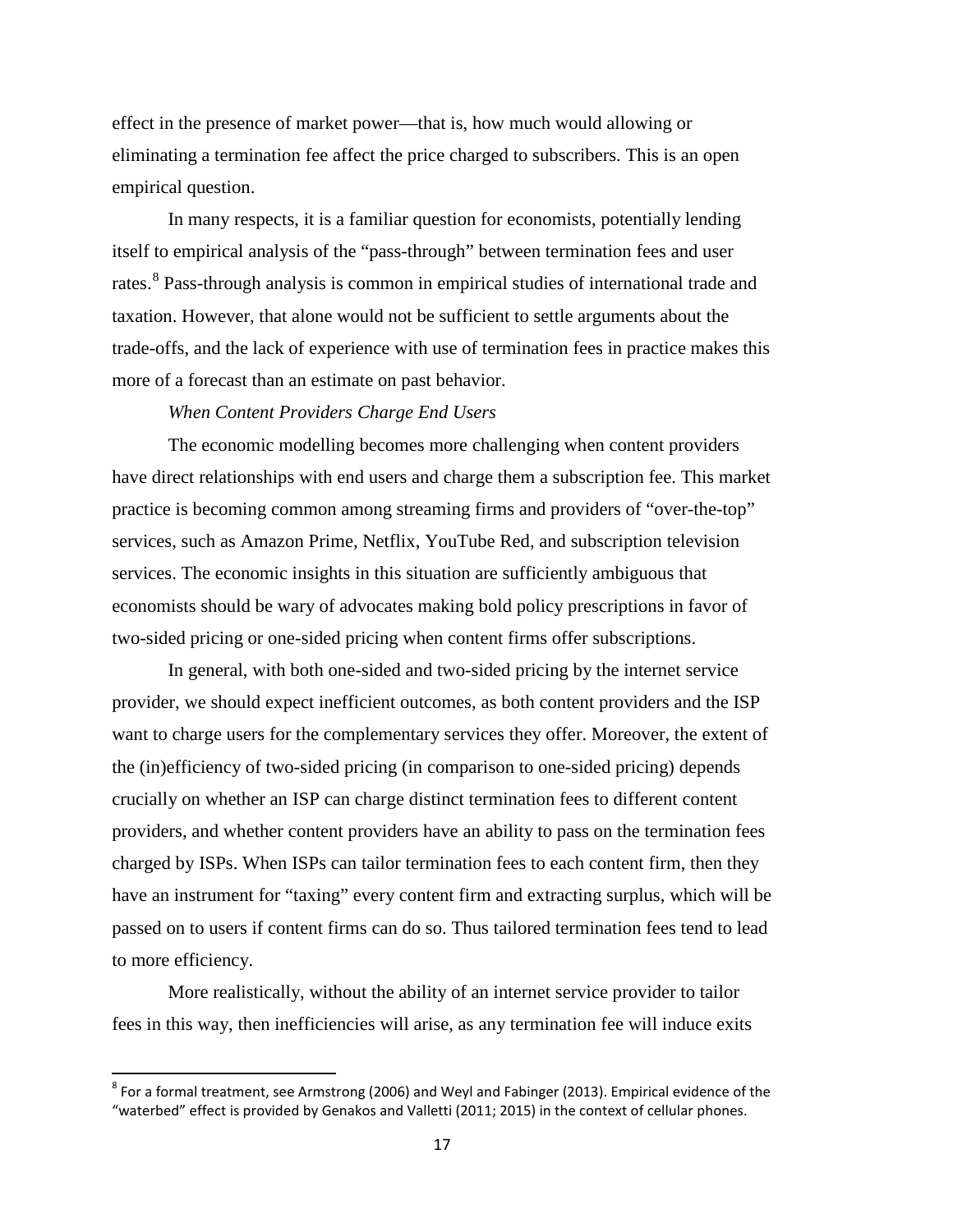(from content firms) that would not have arisen in one-sided pricing.<sup>[9](#page-18-0)</sup> In that case, onesided pricing can outperform two-sided pricing when content providers make their revenues from charging end users and users differ in their willingness to pay for content. The intuition appeared in prior discussion: if an ISP cannot perfectly price discriminate across its users, it does not have incentive to account for the additional gain to users from access to additional content.

#### *Contracting with Externalities*

Stepping back from the details, we can observe a pattern in the analysis so far. The cases above are examples of situations where parties are "contracting with externalities." An internet service provider may increase bandwidth to subscribers without taking into account the advertising revenues that will accrue to content providers, who deliver content to such subscribers. Similarly, a content provider may introduce new applications desired by subscribers without taking into account the effect this has on the rents the ISP can extract. With suitably many payments (and symmetric information) between the parties, mild forms of regulation would be neutral in this setting: that is, relative prices might change, but not total prices paid/received by the parties involved – and regulation has little or no impact on final allocations.

Certain forms of neutrality regulation can lead to real effects, namely, when they impose sufficiently binding constraints on the contracts between internet service providers, users, and content providers. For instance, when prices are required to be uniform or zero between two types of parties, then numerous inefficiencies arise, as we demonstrated with the examples in the previous section (see also Gans 2015).

<span id="page-18-0"></span> $9$  Let us revisit the example with ad-financed content providers, in which content providers generate different values for users. Imagine the content providers commit to their fees before the monopoly ISP sets its prices. (However, content providers do anticipate the pricing by the ISP.) As we will see, from a welfare perspective, one-sided pricing now tends to outperform two-sided pricing. Suppose that the willingness to pay for content by content provider 1 is equal to 1 and the willingness to pay for content by content provider 2 is equal to  $v > 1$ . Then, content provider 1 optimally sets  $f_1 = 1$  and content provider 2 sets  $f_2 = v$  irrespective of whether the ISP is required to use one-sided pricing or is allowed to engage in two-sided pricing. With one-sided pricing, the ISP cannot make a positive profit and sets  $p = 0$ ; the allocation is efficient as both content providers would be active. With two-sided pricing, the ISP either decides to set  $t = 1$  and  $p = 0$  or  $t = v$  and  $p = 0$ . With the former strategy, its profit is equal to 4 and with the latter,  $2v$ . If  $v > 2$ , the ISP optimally uses the latter strategy, content provider 2 prefers not to participate, and the allocation becomes inefficient. This model assumes that the ISP must set a non-discriminatory termination rate—that is, the same for both content providers—which makes participation of the low-quality content provider unattractive.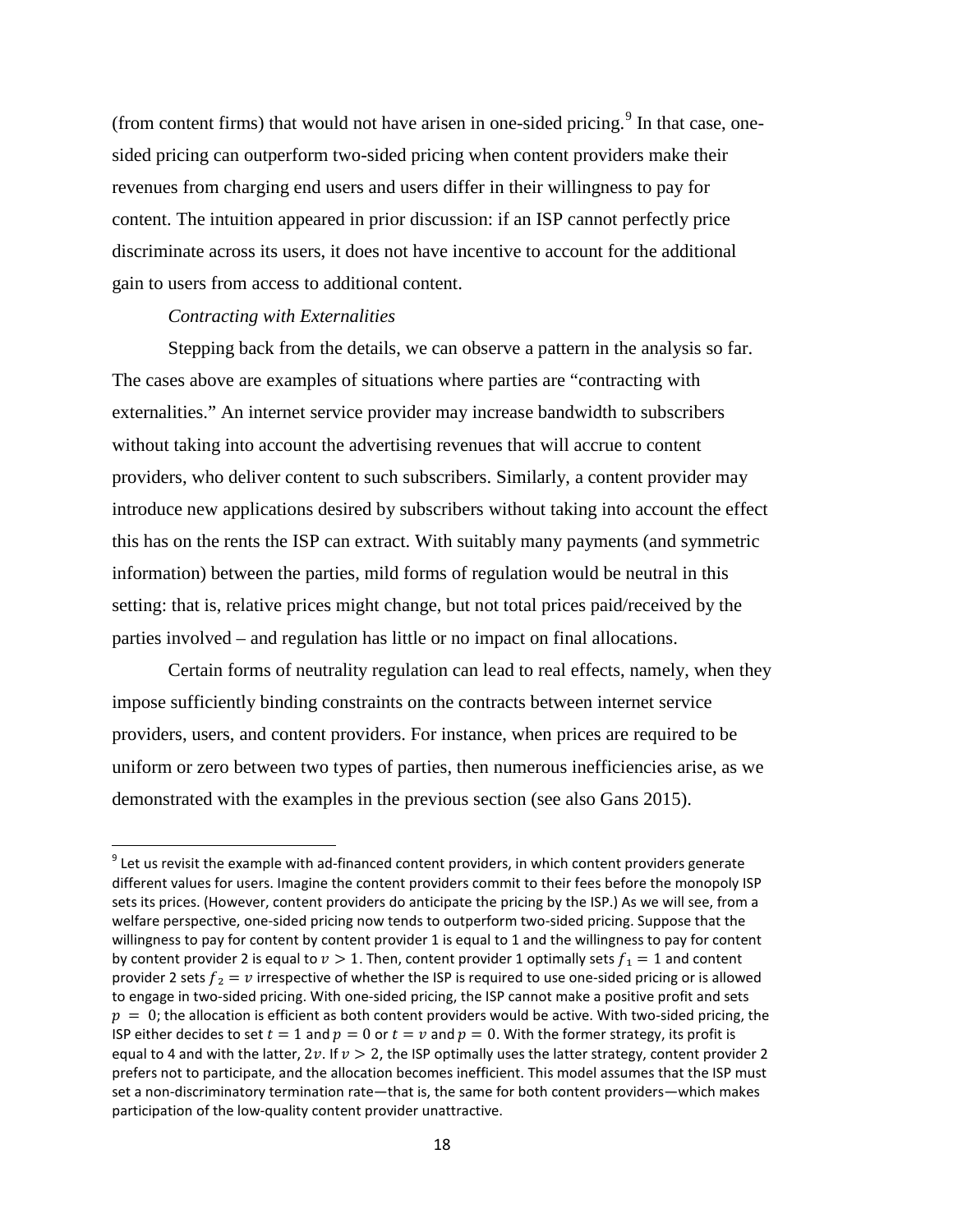It is an unresolved question which type of economic effect dominates in practice. The analysis indicates the challenge for addressing the issue. Which insights are most empirically relevant in an environment where content firms use a mix of advertising and subscription models for generating revenue? Moreover, if regulators do impose strong constraints on contracts between the players in internet access markets, it becomes difficult to learn what pricing structures would arise in an alternative situation, for example, if parties had been permitted to negotiate.

#### **Broadening the Model: Congestion, Investment, Competition**

The discussion to this point has been heavily focused on choices about pricesetting in different sets of circumstances. However, several important economic tradeoffs are missing. Price setting interacts with the quality of service when networks regularly suffer congestion, for example. Congestion can be exacerbated by lack of investment, or by the (presence or absence of) rules governing prioritization of traffic. Incorporating investments long-term trade-offs come into play.

These long term trade-offs depend on the competitive setting, both horizontal competition (between internet service providers) and vertical competition (between ISPs integrated into content and other content providers). While these long-term issues are standard issues in industrial organization, setting them in a data network gives rise to novel trade-offs and concerns.

#### *Congestion: Static Effects*

The presence of potential congestion can result in some internet traffic being delivered with delay, making it potentially valueless. Standard economics suggests a strong analogy here with pricing automobile traffic congestion. However, the discussion above suggested the potential for a missing price. Thus, in a world of second best, interesting economic trade-offs should arise.

To begin, recognize that some types of traffic lose their value with delay (like Skype calls) while other types do not (downloading large files with BitTorrent). Delaying the latter would cause little social cost, as the material is not very timesensitive, and the principal cost of delay is inconvenience. Some form of time-of-day pricing could induce delaying traffic until non-peak hours, although such congestion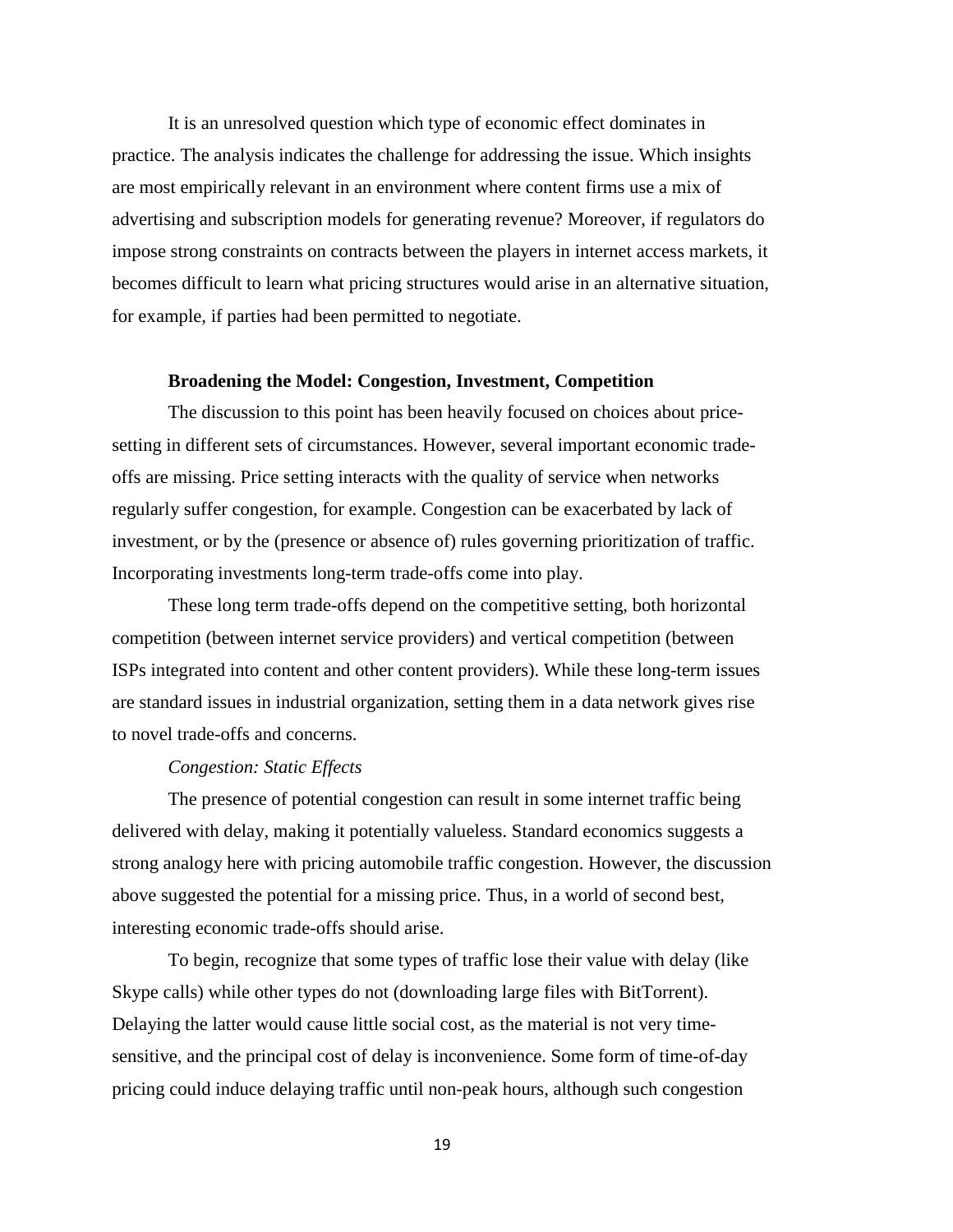pricing would be at odds with the strictest net neutrality requirements. Appropriate peak pricing could give incentives to users (in particular, content providers) to reduce congestion, and this should be welfare-enhancing if capacity is provided with priority to high-value traffic.

Time-of-day pricing was common during the era of dial-up internet service providers, but it is not common in the broadband era. One puzzle is why broadband carriers have not initiated experiments with such programs, especially in the era prior to political lobbying for net neutrality regulation.

Because congestion tends to arise only during peak load hours, a more controversial question concerns treating content providers unequally during such hours. Some carriers have proposed keeping a "slow lane" for free, while allowing for a paidfor "fast lane."

There are still few contributions that consider the impact of net-neutrality policies on high-volume and time-sensitive traffic (exceptions include Choi et al. 2014, 2015; Peitz and Schuett 2015). The potential for efficiency gains arises because rationing traffic could lead to better performance for time-sensitive traffic in times of congestion. Whether users are better off depends on whether those gains outweigh the potential distortions that arise. As with the discussion above, the distortions depend crucially on the ability and incentives of the content provider to pass on to users the price for prioritized delivery, and the incentives of the ISP to adjust the subscription fee on the user side.

A major policy concern for prioritization is whether internet service providers manipulate congestion in self-interested ways that lead to (un)desirable outcomes. For example, Choi and Kim (2010), using a queuing model for traffic, illustrate how prioritized access could serve as a rent-extraction device.<sup>[10](#page-20-0)</sup> In other words, the ISP engages in "menu pricing" (or second-degree price discrimination) by offering a choice between price plans, which lets content providers sort themselves by their choices. Prioritization then gives a "too large" market share to the content provider that opts for

<span id="page-20-0"></span> $10$  Specifically, they employ the so-called M/M/1 queuing system, which is also used in other studies like Krämer and Wiewiorra (2012) and Bourreau at al. (2015). This queuing system is considered a good proxy for actual congestion: i) the total number of Internet users is large; ii) each user has a small impact on congestion; iii) all Internet users can be assumed as independent. In reality, packets move through a complex network of routers, but economic models have abstracted from this.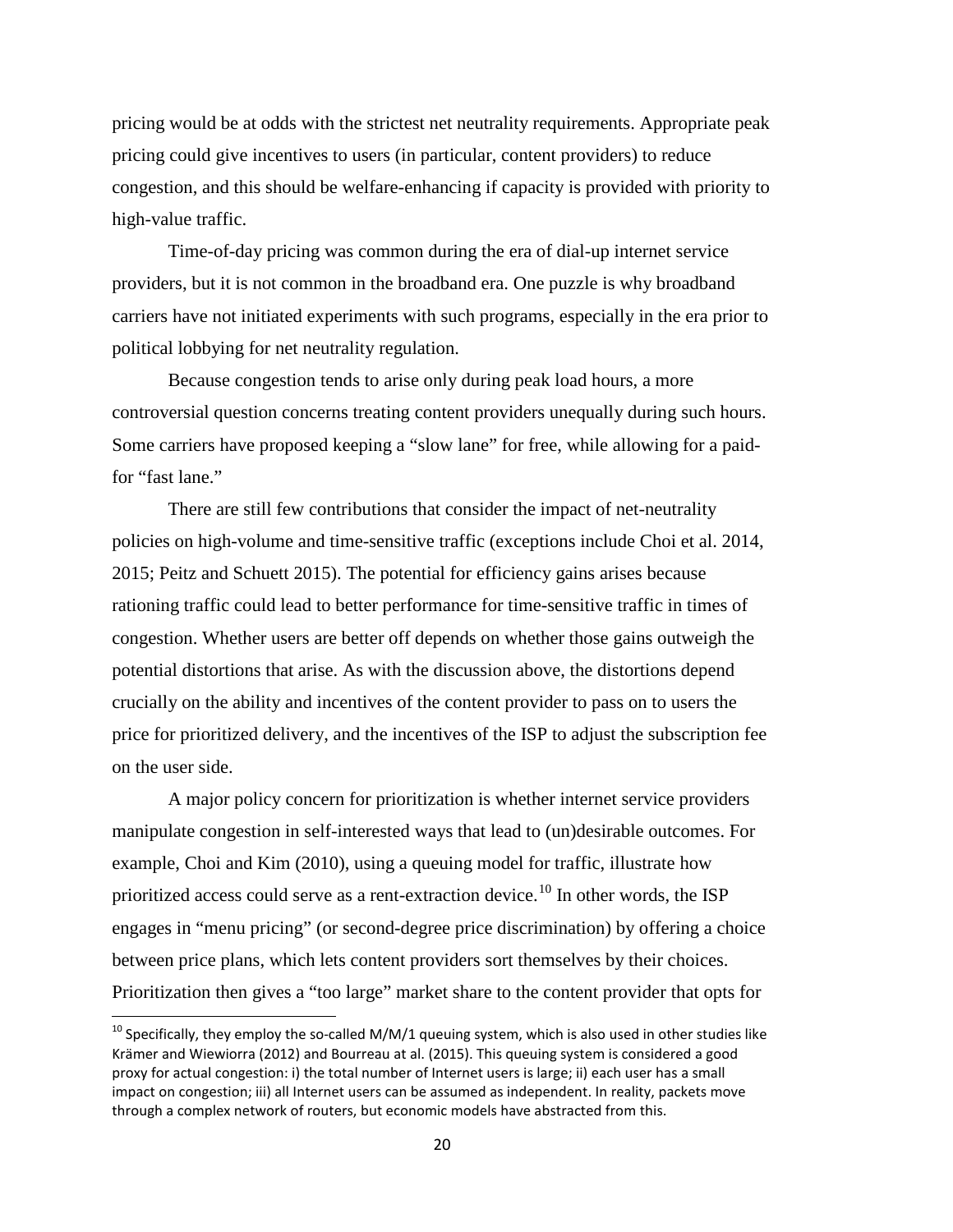priority, while it would be socially preferable to have more equal shares and more content provision.

Economides and Hermalin (2012), considering a fixed pipe for time-sensitive traffic transmitted in times of congestion, find that charges for prioritized access can serve as a price-discrimination device. In their setting, the internet service provider extracts considerable surplus, which may lead to too little content provision. The analysis is reminiscent of the properties of third-degree price discrimination, insofar as welfare increases under the regime that allows a greater amount of content to be consumed.

#### *Investment and the Dirt Road*

Public debate has expressed a concern that, in the absence of net neutrality, an internet service provider might benefit from strategically degrading the quality of the non-priority lane in order to drive traffic to a paid-for prioritized lane. In popular discussion, this possibility sometimes goes under the heading "fast lane versus the dirt road."

Economic analysis acknowledges distinct policy concerns. One set of concerns about the dirt road build on a standard model of endogenous quality selection from a monopolist provider. When internet service providers offer multiple tiers of services and prices, a monopolist ISP could face incentives to shade the quality of lower quality products in order to give incentives to users to upgrade to higher margins for the higher quality products (Mussa and Rosen 1978). This incentive could manifest itself as lower investment in the capacity of lower-tier service, which users would experience as constrained capacity. Importantly, most practical net neutrality proposals permit tiered services to users, and, therefore, do not alter this incentive.

Additional policy concerns arise from selling prioritization to content providers for delivering data to users. Because monopoly providers of access to users may be the only channel through which content providers can reach users, internet service providers have incentives to invest in ways that raise the value of the prioritization sold to content providers. For example, Choi and Kim (2010) argue that the ISP may have *less* incentives to invest in network expansion in a regime with prioritization, because by doing so it can create scarcity that makes content providers more desperate to obtain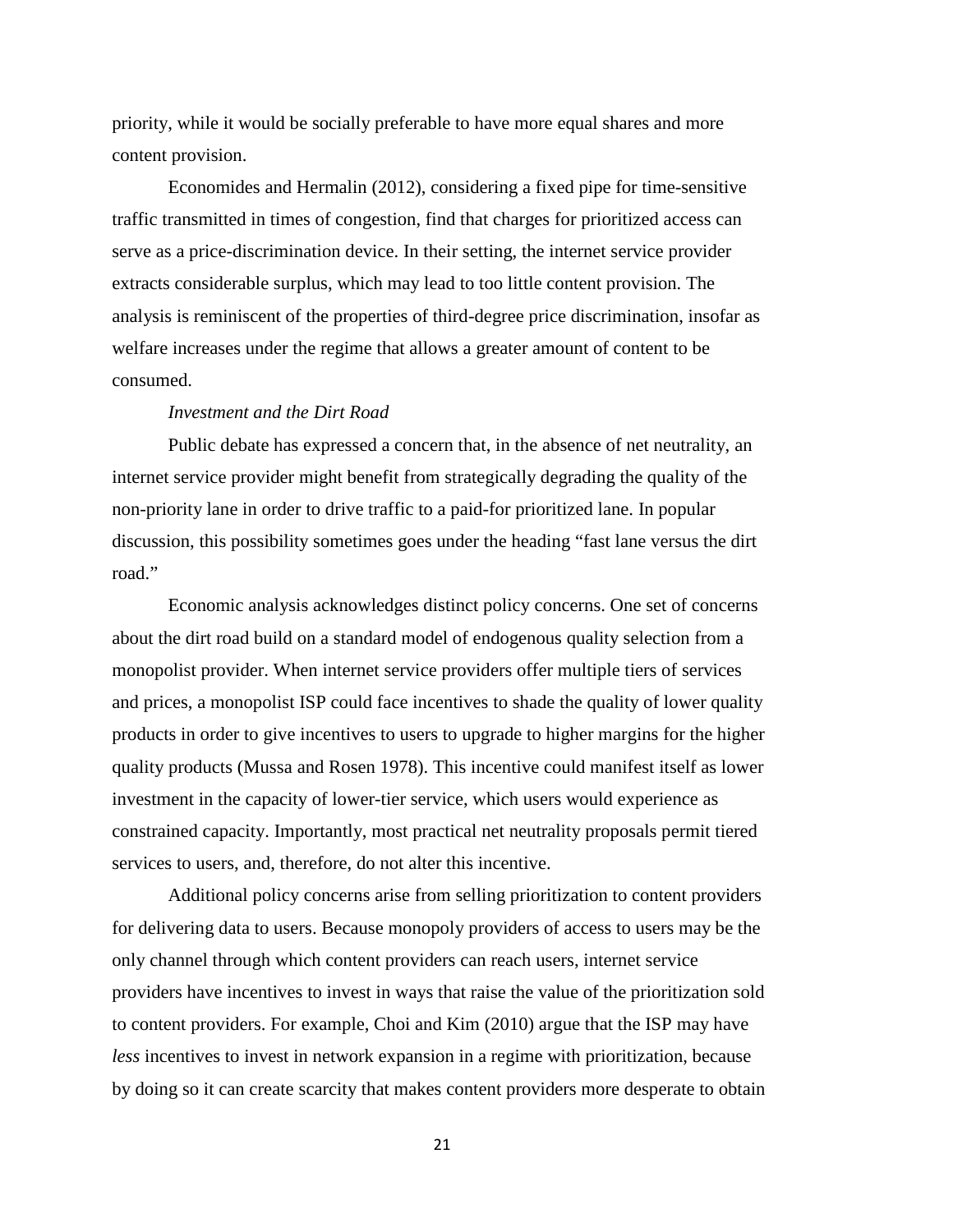priority. An ISP might benefit from strategically degrading (at least in relative terms) the quality of the non-priority lane in order to extract higher profits from the priority lane. Bourreau et al. (2015) argue that this risk of fast lane/dirt road is present even with competing ISPs.

Innovation introduces an additional dimension into this debate. A certain level of "quality of service" (i.e., a certain performance of the network) may be needed to make innovative services by content providers feasible: for example, guaranteed delivery quality may be a key factor to make socially valuable major innovations in interactive e-learning, e-health care services, and e-mobility in the form of autonomous vehicles. In that case, a regime of fast and slow lanes allows internet service providers to extract additional revenues from content providers through priority fees. It is possible that innovation in content provider services will *also* increase: some highly congestionsensitive applications, which were left out of the market under net neutrality, would enter when applications can make deals for high-priority lanes (Bourreau et al. 2015; Krämer and Wiewiorra 2012). $^{11}$  $^{11}$  $^{11}$ 

One additional policy implication deserves to be mentioned: initiative by a regulatory authority to monitor traffic quality can help avoid the fast lane/dirt road problems by enforcing a minimally required floor. On a related note, if regulation of traffic quality is too complex or costly for the regulatory authority to monitor, a net neutrality regime might be a useful policy to avoid quality degradation of the traffic for non-priority content providers.

Economic analyses on investment and network neutrality have mainly focused on the expansion of network capacity by internet service providers. However, an expansion of capacity by ISPs is not the only solution to resolving congestion problems. Major content providers such as Google, Netflix, and Amazon have developed other measures, such as advanced compression technologies, to ensure a sufficient quality-of-

<span id="page-22-0"></span> $11$  As noted by several writers, however, the opportunity cost of such services may be the underinvestment in public access networks, discouraging investment brought by entrepreneurial services that use the public network (Bourreau et al. 2015). The question then is the following: if the internet service provider can charge on the content side, and earns greater total profit by doing so, will it invest more in equilibrium (because it can appropriate a greater share of the surplus generated by the investment) or invest less (because the content side invests less)? According to Reggiani and Valletti (2016) there is a complementarity between investment by ISPs and total investments on the content provider side.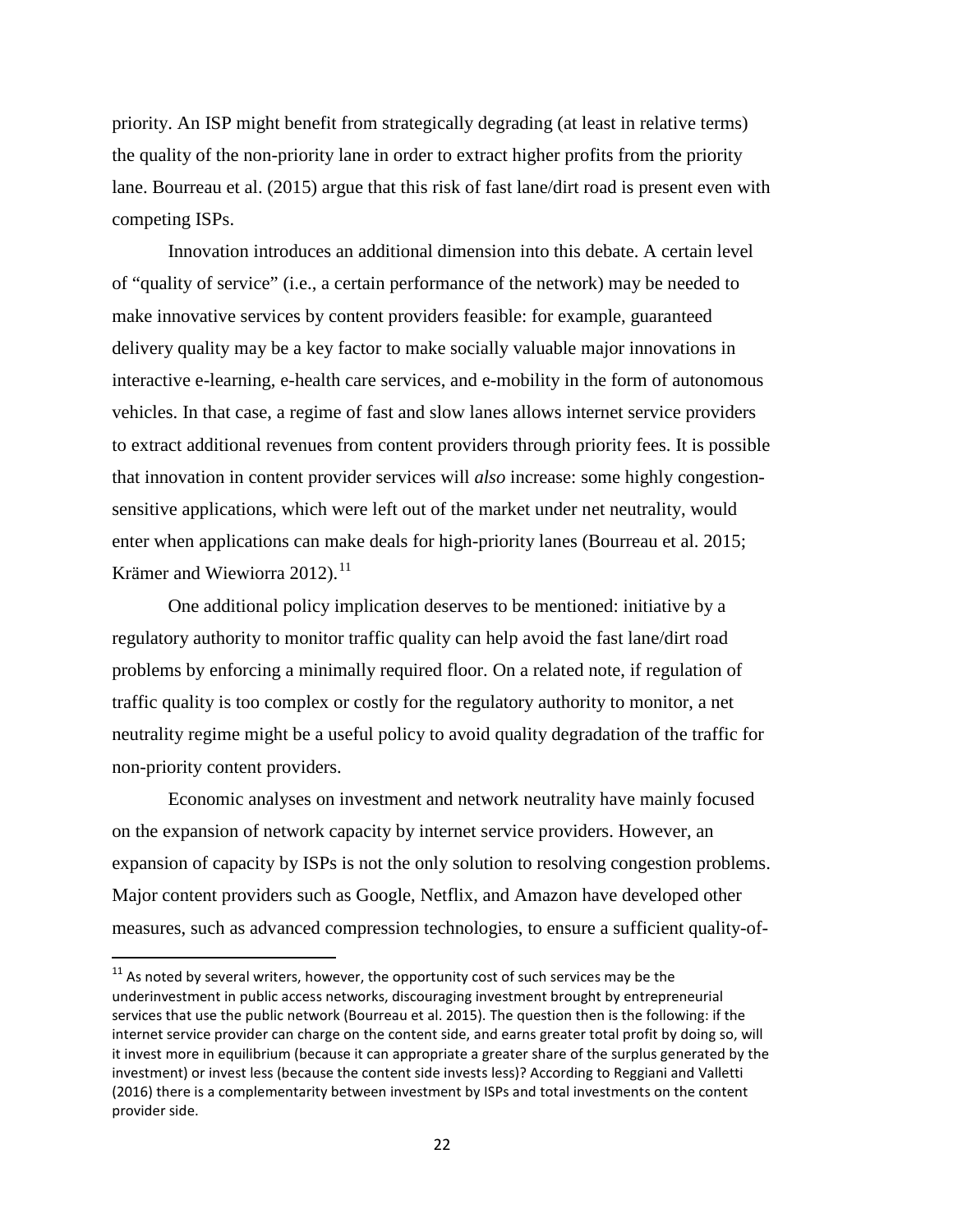service. They have also deployed or rented content delivery networks. That raises the question of whether prioritized delivery and other investments in quality-of-service are substitutes or complements, which remains an important unresolved question. Choi et al. (2014) take first steps in addressing it, by showing how the result depends on whether the ISP has a large or small installed network capacity.

One often hears the concern that strict net neutrality rules would help small innovative firms because large content providers are better able to pay for prioritization. However, as large content providers have other means to deal with the congestion issue, it may instead be the small innovative firms which need the possibility of prioritized access, because it does not require larger forms of up-front investments which they can ill afford.

#### *Competition and Bottlenecks*

It is often argued that spurring competition between internet service providers can remove the need for a regulatory approach to net neutrality. For example, the European Commission (2011) stated that "the significance of the types of problems arising in the net-neutrality debate is correlated to the degree of competition existing in the market." In the United States, the Federal Communications Commission in a 2010 ruling exempted mobile networks from most of the net neutrality rules, on the grounds that they face stronger capacity constraints than fixed networks, and that competition at least mitigates any negative effects of a departure from net neutrality.

Would introducing more competition eliminate the need for net neutrality regulation? This is an open question because few models address how bargaining between internet service providers and content providers changes when some of an ISP's users face competitive alternatives. For example, is the threat by some users to move between ISPs sufficient to alter an ISP's pricing and investment activity? What is the biggest competitive consequence from an ISP becoming larger through merger? Does it hamper the prospects of potential entrants or does it increase its strength when negotiating with content providers?

Recent theory contributions generally support the idea that lifting net neutrality regulation on competing platforms is welfare-increasing (Krämer and Wiewiorra 2012; Bourreau et al. 2015). However, this outcome does not arise because competition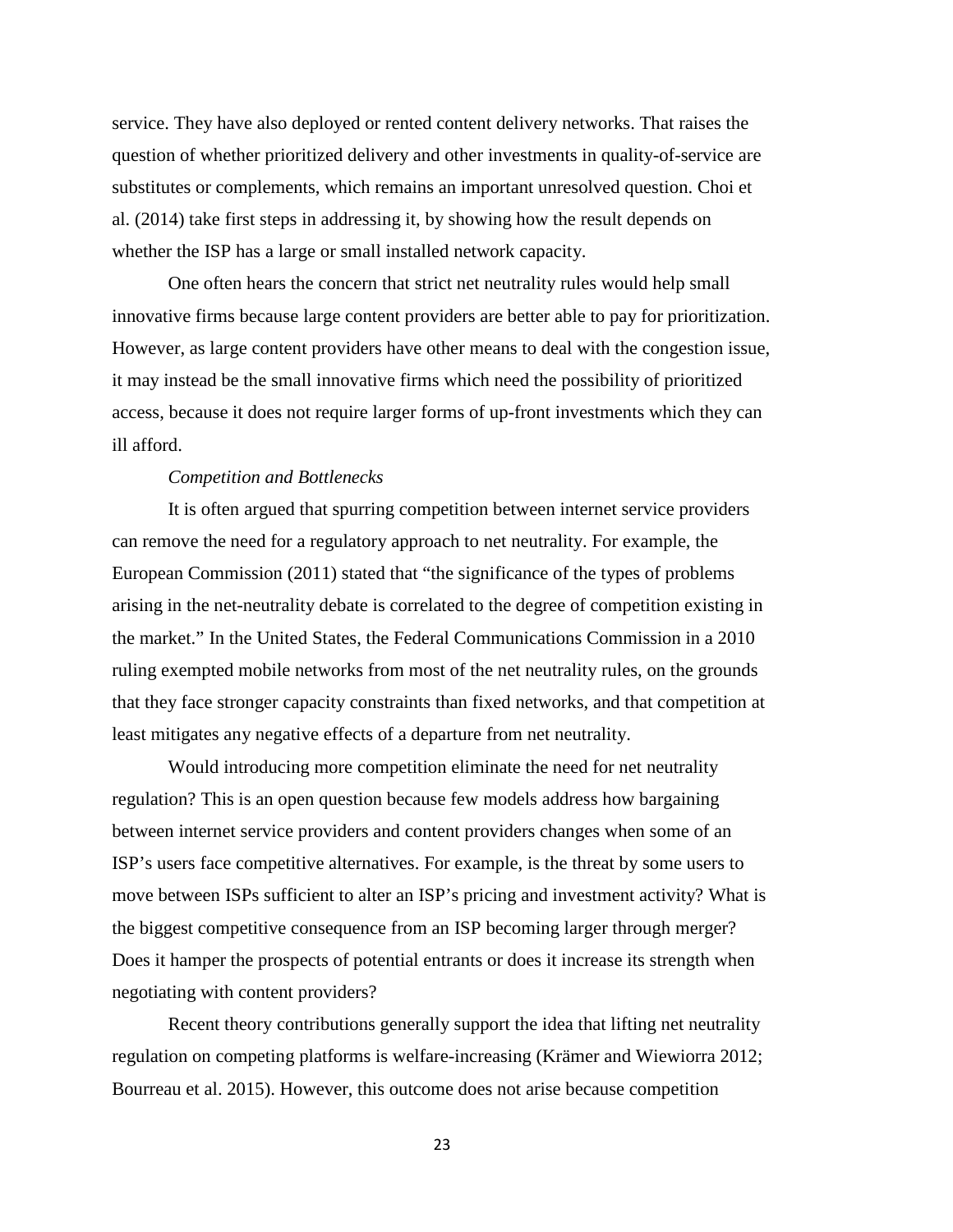reduces the incentives of ISPs to discriminate between content providers. In these models, each ISP has a unilateral incentive to introduce a priority lane, no matter what its rival does. Thus, price discrimination on the content provider side continues to be present. What then is the reason for the welfare gain? In a situation where end users subscribe to only one ISP (that is, they "single-home"), there is fierce competition for end users among ISPs when the ISP is allowed to charge content providers. The overall effect of more competition tends to be a better deal for users and lower overall price distortions. An increase in competition makes the ISP's firm-specific demand on the user side more elastic, but does not make much difference to the ISP's firm-specific demand on the content side (which is inelastic so long as end users single-home).

The exercise of monopoly power over content providers arises independent of competition for end users under two-sided pricing. This "termination bottleneck" problem is common in traditional telephony regulation (see also Economides and Tag 2012). The problem is less pronounced if the content provider can reach some users on multiple platforms (that is, if some end-users "multi-home") or if the content provider has bargaining power so that it can negotiate its termination fees with the internet service provider (Armstrong 2002).

## *Competition and Vertical Issues*

 $\overline{\phantom{a}}$ 

Internet service providers can decide to integrate into services other than delivery of data (i.e., for email, web use, streaming and peer-to-peer applications), such as video on demand. There are two key questions for economic analysis of net neutrality. First, under what condition does vertical integration reflect some efficiency rationale, thus improving the experience of users? Second, in which circumstances does it lead to harm to the competitive process because users cannot access alternative content providers, who compete on an "uneven playing field?"<sup>[12](#page-24-0)</sup> Once again, the economics of this topic depends mostly on speculative forecasts about carrier behavior, user elasticities, and content provider incentives, and not much in the way of regulatory case experience.

<span id="page-24-0"></span> $12$  A notable example is the case about Madison River, a small telephone company accused of blocking ports used for voice-over-internet (VoIP) applications, thereby affecting customers' ability to use VoIP through one or more VoIP service providers. See "In the Matter of Madison River Communications, LLC and affiliated companies". Consent Decree DA 05-543. FCC. 2005.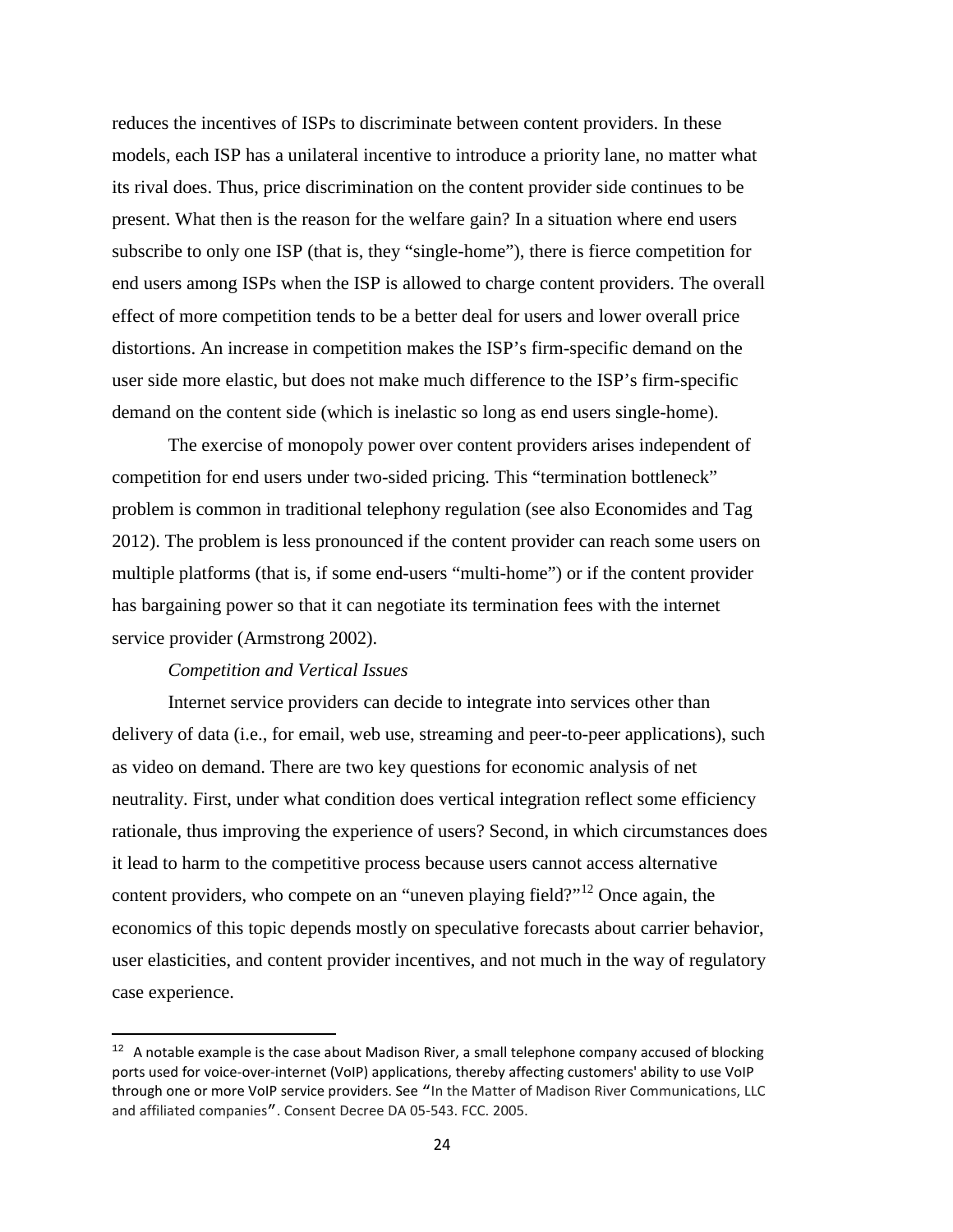The economic arguments for efficiency in this setting are not unique to the net neutrality debate. At least in theory, when content providers and internet service providers offer complements, vertical integration may reduce prices, as absent integration neither party internalizes the profit loss inflicted on the other party by raising its price. Also, vertical integration may reduce the underinvestment that arises with independent parties, as the investment generates benefits for the firm producing the complementary product. The magnitude of these gains in practice is unclear, but the empirical literature from other industries identifies many examples of efficiency gains from vertical integration (Lafontaine and Slade 2007).

Anticompetitive concerns arise because an internet service provider may offer its own services and charge termination fees for competing content providers, potentially leading to partial or full exclusion. For example, Netflix's customers may use Comcast's network to download videos from Netflix, while Comcast also sells video services delivered through cable television. Similarly, both telecom and cable ISPs provide their own phone services that are also supplied by independent voice-over-IP providers such as Skype or Vonage. Without network neutrality rules (or interventions based on general competition law), ISPs may favor their own services and use price and possibly non-price instruments to reduce competition.

A related concern about "unlevel playing fields" arises in situations where internet service providers impose data caps on use. As stressed in the earlier discussion, caps arise as part of tiered pricing.<sup>[13](#page-25-0)</sup> Data caps also shape competition between content providers. Data caps create an artificial scarcity, making users perceive different digital products from different content providers as substitutes (for scarce space within the cap). Thus, the cap "heightens" the degree of competition experienced by content providers, who might otherwise been able to differentiate from competitors satisfying heterogeneous user tastes (Economides and Hermalin 2015). If the ISP is allowed to charge the content provider directly for a priority lane, then an ISP may be able to raise its profits further with the "heightened" competitive setting, inducing content providers

<span id="page-25-0"></span> $^{13}$  For an economic estimate of the behavioral consequences of such caps, see Nevo et al. (2015). They show that caps imposed on end users have important allocative effects. However data limitations do not allow them to consider unequal treatment of traffic from different sources, which remains an important area for further research (for a first step see Nurski, 2014, using UK data). See also Jullien and Sand-Zantman (2015) for a formal treatment.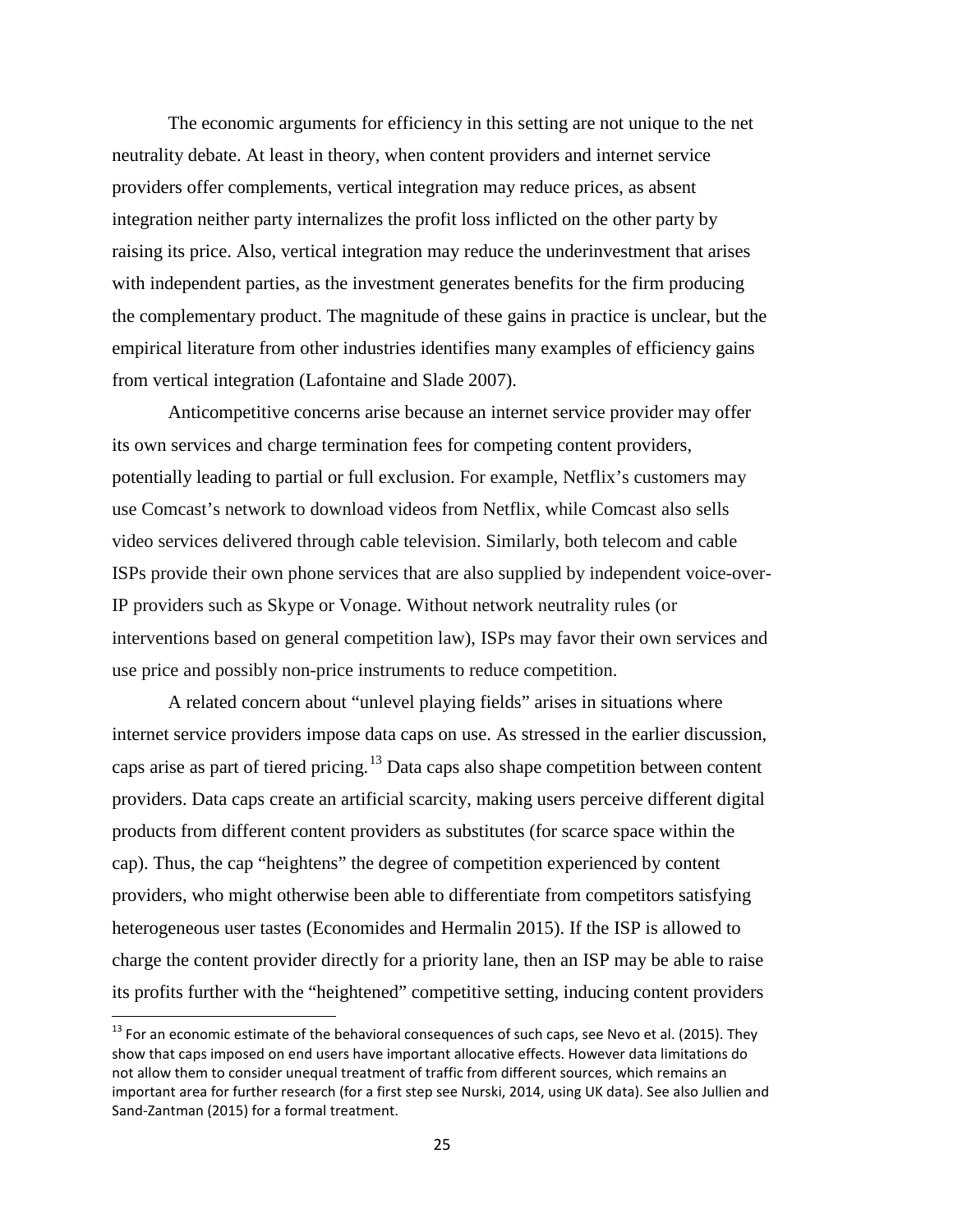to bid more for the fast lane than they otherwise would have done in the absence of a cap.

One other concern with caps is their scope. Some internet service providers have adopted policies to exempt traffic for their own services in a policy known as "zerorating." Simple general conclusions are hard to state because of the variety of situations. As one example, in 2012 Comcast exempted Xfinity app use from its data cap when watching through Xbox (Open Internet Advisory Committee, 2013, Appendix 1). Other content providers raised questions about whether exemption of some traffic created an "unlevel" playing field, while carriers claimed the practice generated efficiency gains. As a second example from a very different setting, some carriers have considered supplying a free bundled service to a wireless broadband subscription, such as a Spotify Premium for subscribers to T-Mobile. If a carrier cannot exempt its own service, is it permitted to do so with a business partner? A third example also raises issues about universal service. Zero pricing may seem to offer "free" services – often also in the context of free access to a limited version of the internet for the poor. Does expansion of use provide a benefit that merits less concern about the competitive effects or not?

# **Conclusion**

Net neutrality has been on the agenda of policymakers and in the news in recent years. The Federal Communications Commission (2010) adopted is first order on this subject in November 2010. Its most recent order came in early 2015 (available at [https://www.fcc.gov/document/protecting-and-promoting-open-internet-nprm\)](https://www.fcc.gov/document/protecting-and-promoting-open-internet-nprm). It covers three distinct areas of the behavior of a broadband internet service provider: rules to limit the right to block traffic; rules defining minimal transparency requirements for internet service providers; and rules for limiting discriminatory treatment of traffic. Both the precise meaning and the legal status of the 2015 order remain unsettled. Many regulators around the globe continue to debate how to implement these rules.

Economics has always had much to bring to the debate involving the provision of services that require high fixed costs and result in prices above variable expenses, so economic analysis on net neutrality can build on prior thinking. There are, however, a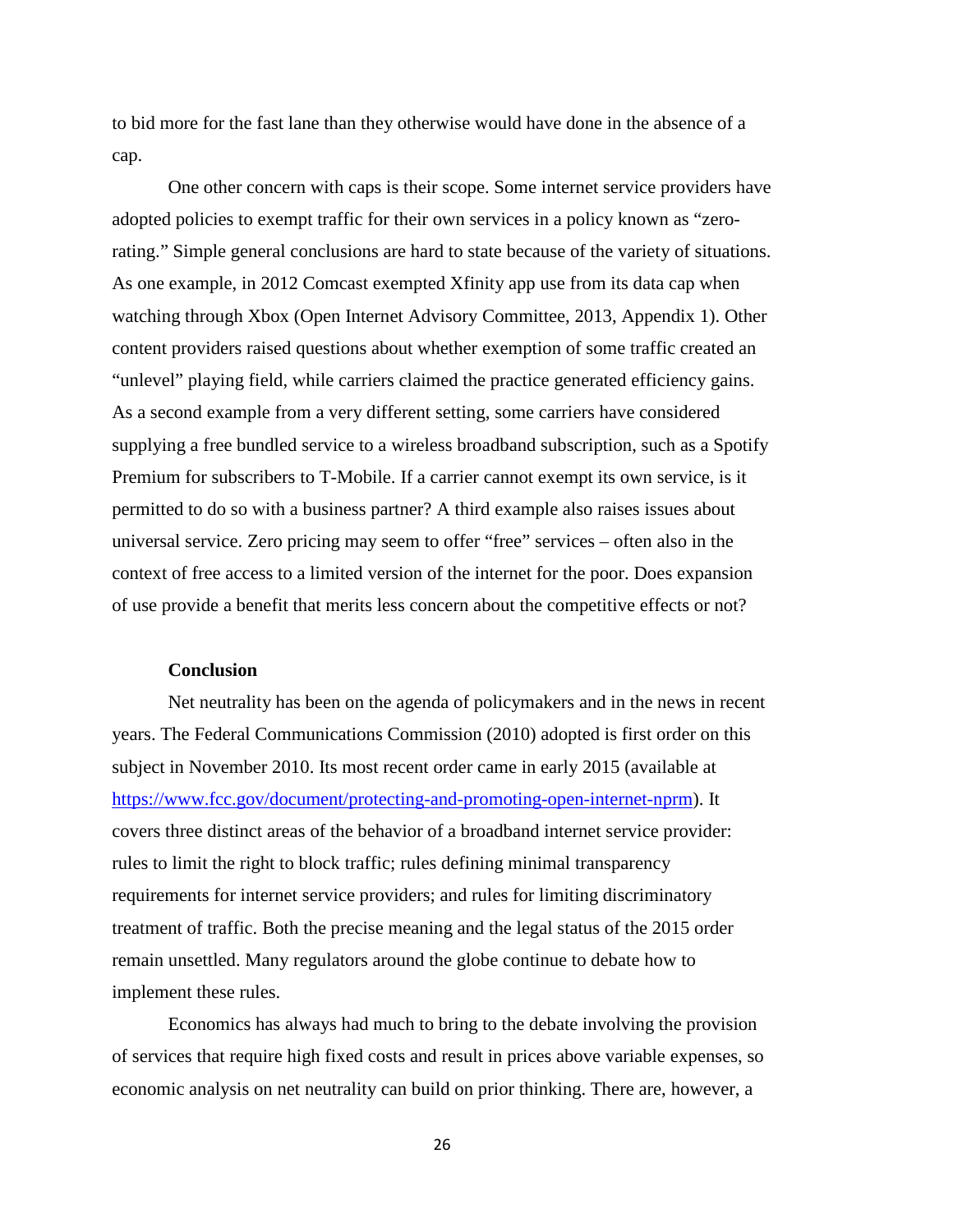number of open research questions in this setting because the situation involves multiple participants in complementary economic relationships where they share the costs and benefits of actions, and users benefit from improvement and investment. It should come as no surprise, therefore, that the thrust of the conclusions from economic analysis tilt against simplistic declarations in favor or against net neutrality. This suggests that bold and sweeping recommendations and interventions, given the current state of empirical knowledge, have a substantial chance of being misguided.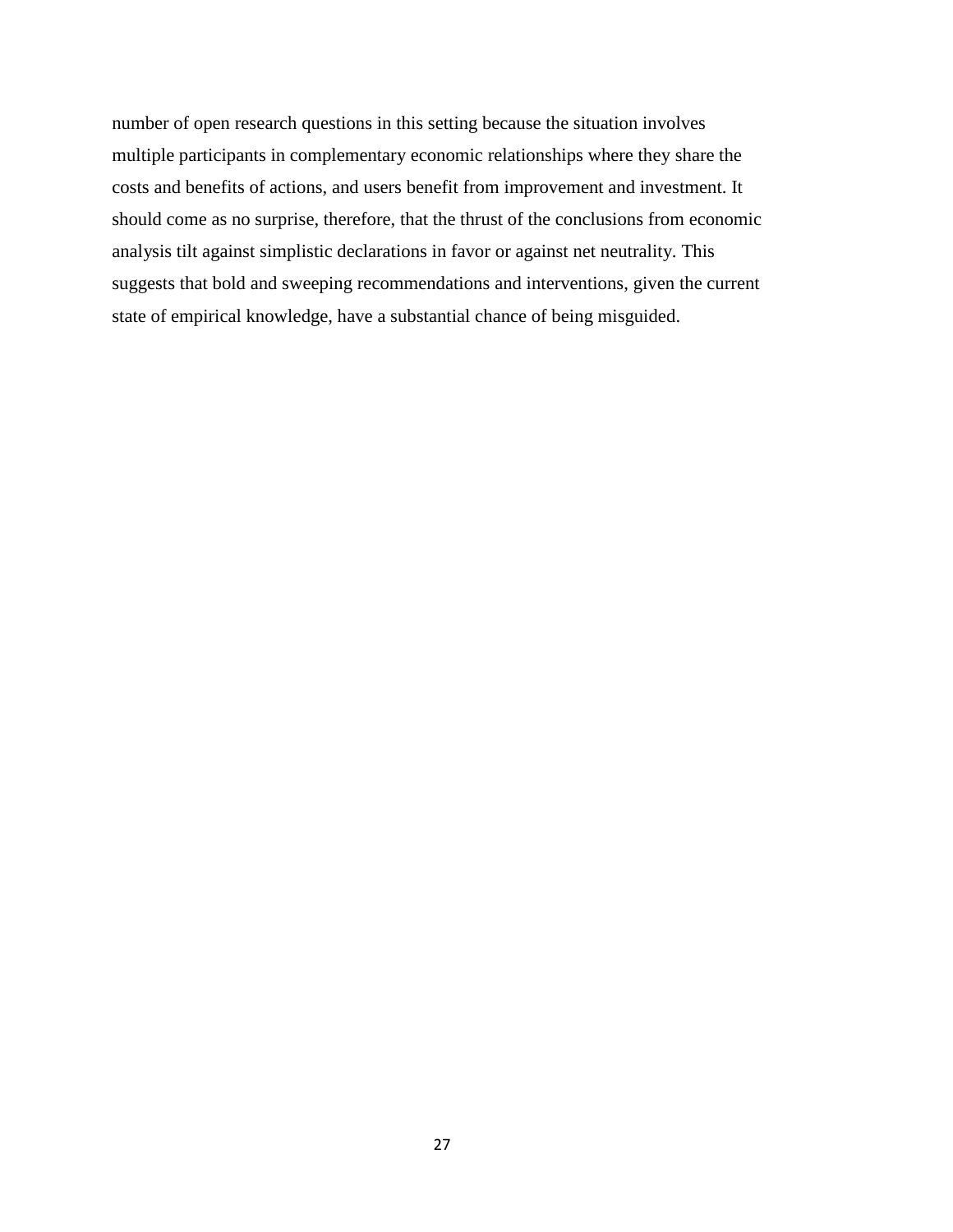## **References**

Abbate, Janet, 1999. *Inventing the Internet*. Cambridge, MA: MIT Press.

Armstrong, Mark, 2002. The Theory of Access Pricing and Interconnection, in:

M. Cave, S. Majumdar and I. Vogelsang, eds., *Handbook of Telecommunications Economics* (North Holland, Amsterdam).

Armstrong, Mark, 2006. Competition in Two-Sided Markets, *Rand Journal of Economics* 37, 668-691.

Bourreau, Marc, Frago Kourandi and Tommaso Valletti, 2015. Net Neutrality with Competing Internet Platforms, *Journal of Industrial Economics* 63(1), 30-73.

Choi, Jay Pil and Byung-Cheol Kim, 2010. Net Neutrality and Investment Incentives, *Rand Journal of Economics* 41, 446-471.

Choi, Jay Pil, Doh-Shin Jeon and Byung-Cheol Kim, 2014. Net Neutrality, Network Capacity, and Innovation at the Edges, Mimeo.

Choi, Jay Pil, Doh-Shin Jeon and Byung-Cheol Kim, 2015. Network Neutrality, Business Models, and Internet Interconnection, *American Economic Journal: Microeconomics* 7, 104-141.

Cisco, 2015. "Cisco Visual Networking Index: Forecast and Methodology, 2014-2019 White Paper." May 27.

[http://www.cisco.com/c/en/us/solutions/collateral/service-provider/ip-ngn-ip-next](http://www.cisco.com/c/en/us/solutions/collateral/service-provider/ip-ngn-ip-next-generation-network/white_paper_c11-481360.html)[generation-network/white\\_paper\\_c11-481360.html.](http://www.cisco.com/c/en/us/solutions/collateral/service-provider/ip-ngn-ip-next-generation-network/white_paper_c11-481360.html)

Cournot, Antoine-Augustin, 1838. *Recherches sur les Principes Mathématiques de la Théorie de la Richesse*, Paris, Calmann-Lévy (new edition 1974).

Economides, Nicholas and Benjamin E. Hermalin, 2012. The Economics of Network Neutrality, *Rand Journal of Economics* 43, 602-629.

Economides, Nicholas and Benjamin E. Hermalin, 2015. The Strategic Use of Download Limits by a Monopoly Platform, *Rand Journal of Economics* 46, 297-327.

Economides, Nicholas and Joacim Tåg, 2012. Network Neutrality on the

Internet: A Two-Sided Market Analysis, *Information Economics and Policy* 24, 91-104.

European Commission, 2011. "Communication from the Commission to the

European Parliament, The Council, The Economic and Social Committee, and the

Committee of the Regions: The Open Internet and Net Neutrality in Europe." April 19.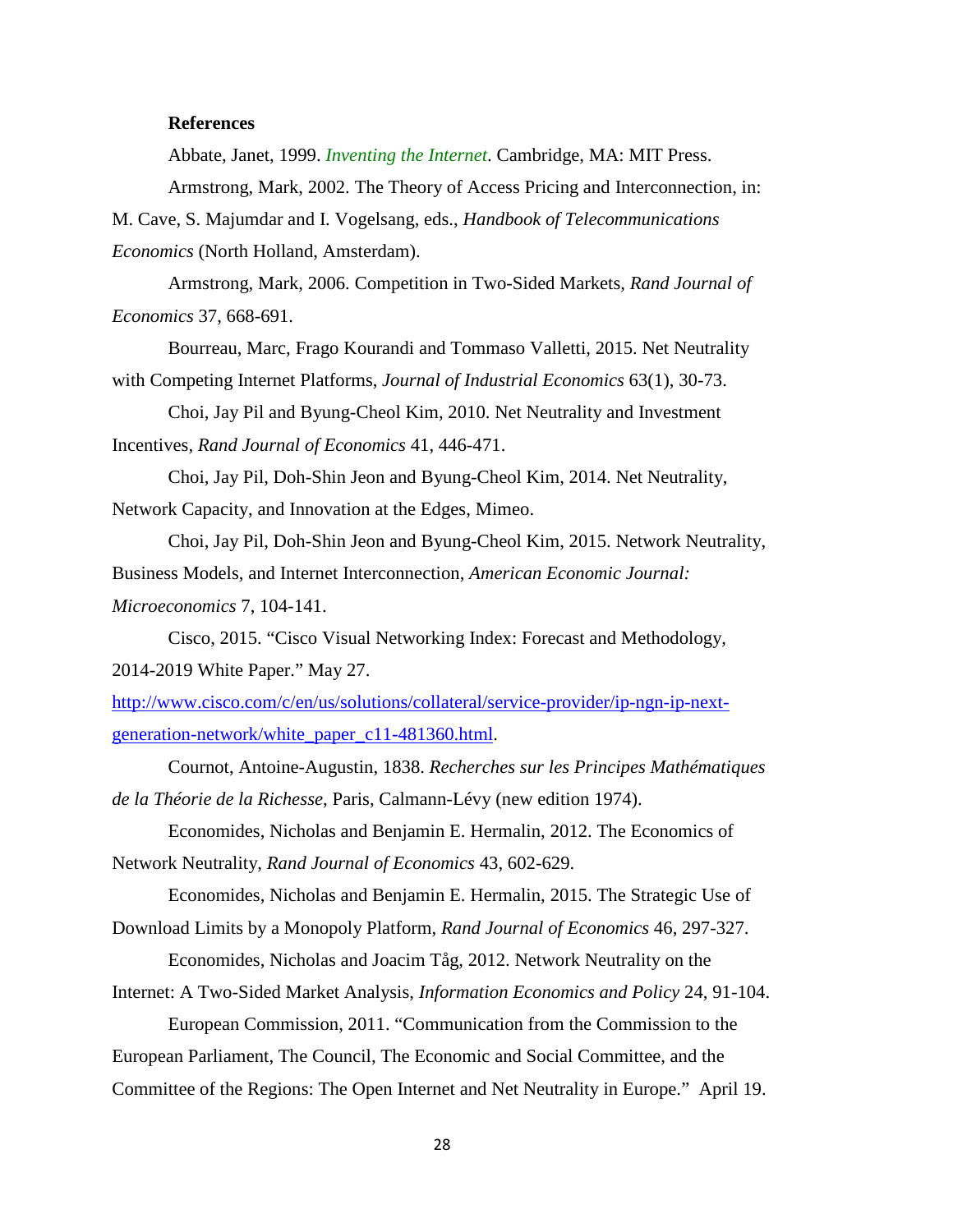[http://eur-lex.europa.eu/legal-content/EN/TXT/?uri=celex:52011DC0222.](http://eur-lex.europa.eu/legal-content/EN/TXT/?uri=celex:52011DC0222)

Federal Communications Commission, 2008. "Commission Orders Comcast to End Discriminatory Network Management Practices." August 1.

[https://apps.fcc.gov/edocs\\_public/attachmatch/DOC-284286A1.pdf.](https://apps.fcc.gov/edocs_public/attachmatch/DOC-284286A1.pdf)

Federal Communications Commission, 2010. *Preserving the Open Internet Broadband Industry Practices*. FCC 10-201, 2010.

Frischmann, Brett, M., 2012. *Infrastructure: the Social Value of Shared Resources*, Oxford University Press.

Gans, Joshua, 2015. Weak Versus Strong Net Neutrality, *Journal of Regulatory Economics* 47, 183-200.

Genakos, Christos and Tommaso Valletti, 2011. Testing the 'Waterbed' Effect in Mobile Telephony, *Journal of the European Economic Association* 9, 1114-1142.

Genakos, Christos and Tommaso Valletti, 2015. Evaluating a Decade of Mobile Termination Rate Regulation, *Economic Journal*, 125(586), 31-48.

Greenstein, Shane, 2015. *How the Internet Became Commercial. Innovation, Privatization, and the Birth of a new Network.* Princeton University Press; Princeton, NJ.

Hastings, Reid, 2014. Internet Tolls and the Case For Strong Net Neutrality. March 20.

Kourandi, Frago, Jan Krämer and Tommaso Valletti, 2015. Net Neutrality, Exclusivity Contracts and Internet fragmentation, *Information Systems Research* 26(2), 320-338.

Krämer, Jan and Lukas Wiewiorra, 2012. Network Neutrality and Congestion Sensitive Content Providers: Implications for Content Variety, Broadband Investment, and Regulation, *Information Systems Research* 23(4), 1303-1321.

Jullien, Bruno and Wilfried Sand-Zantman, 2015. Internet Regulation, Two-Sided Pricing, and Sponsored Data. Mimeo.

Lafontaine, Francine, and Margaret Slade, 2007. Vertical Integration and Firm Boundaries: The Evidence, *Journal of Economic Literature* 45(3), 629-685.

Lee, Robin and Tim Wu, 2009. Subsidizing Creativity through Network Design: Zero-Pricing and Net Neutrality, *Journal of Economics Perspectives* 23, 61-76.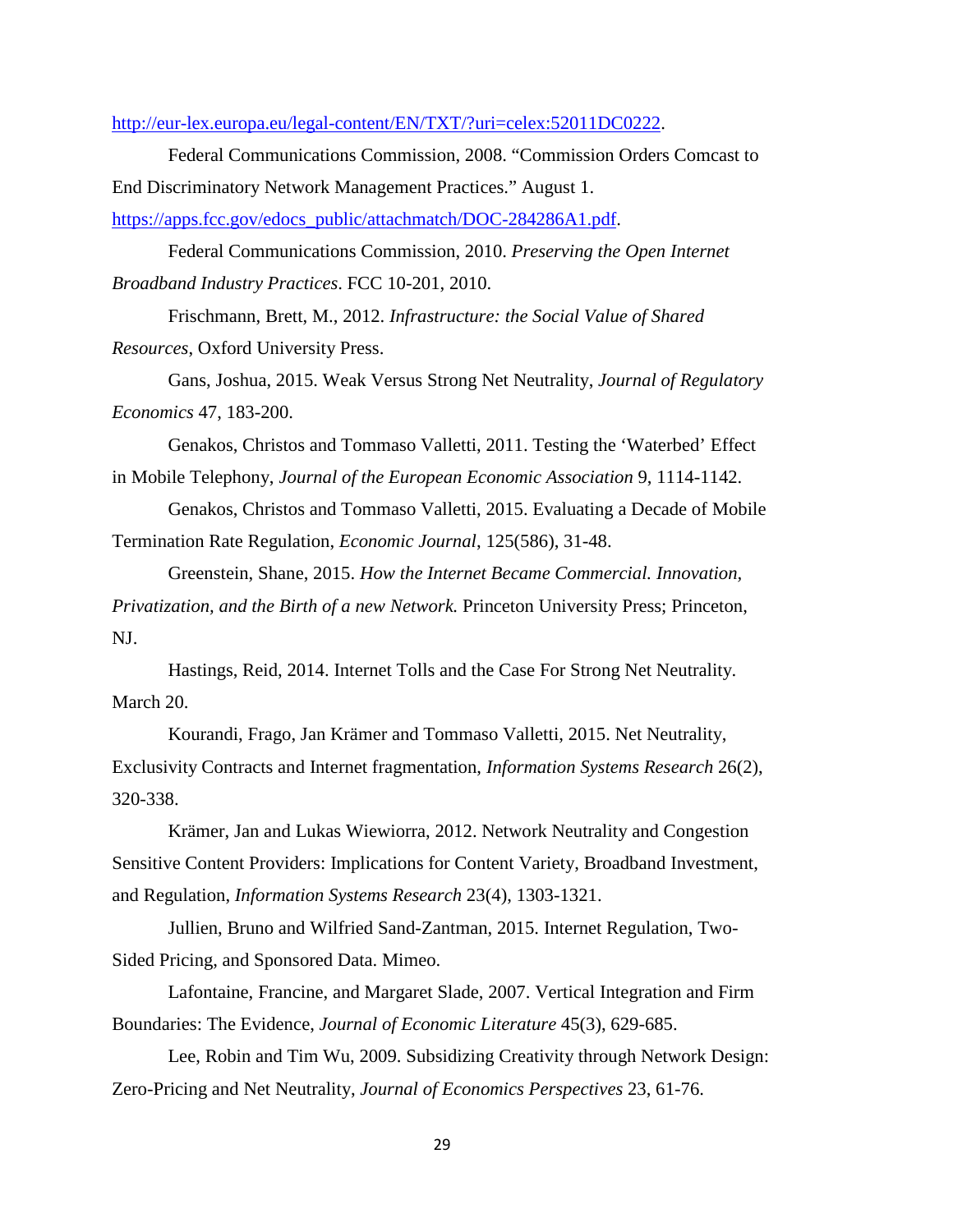Leiner, Barry, Vinton Cerf, David Clark, Robert Kahn, Leonard Kleinrock, Daniel Lynch, Jon Postel, Larry Roberts, and Stephen Wolff. 2003. *A Brief History of the Internet*.

Marcus, J. Scott, Pieter Nooren, Jonathan Cave, and Kenneth R. Carter, 2011. Challenges and Responses in the EU and in the US, IMCO. [http://www.europarl.europa.eu/RegData/etudes/etudes/join/2011/457369/IPOL-](http://www.europarl.europa.eu/RegData/etudes/etudes/join/2011/457369/IPOL-IMCO_ET%282011%29457369_EN.pdf)[IMCO\\_ET%282011%29457369\\_EN.pdf](http://www.europarl.europa.eu/RegData/etudes/etudes/join/2011/457369/IPOL-IMCO_ET%282011%29457369_EN.pdf)

Marcus, J. Scott, 2014. Network Neutrality Revisited: Challenges and Responses in the EU and in the US, Study for the IMCO Committee, [http://www.europarl.europa.eu/RegData/etudes/STUD/2014/518751/IPOL\\_STU%2820](http://www.europarl.europa.eu/RegData/etudes/STUD/2014/518751/IPOL_STU%282014%29518751_EN.pdf) [14%29518751\\_EN.pdf](http://www.europarl.europa.eu/RegData/etudes/STUD/2014/518751/IPOL_STU%282014%29518751_EN.pdf)

Mussa, Michael and Sherwin Rosen, 1978. Monopoly and Product Quality, *Journal of Economic Theory* 18*,* 301-317.

Nevo, Aviv, John Turner, and Jonathan W. Williams, 2015. Usage-Based Pricing and Demand for Residential Broadband. *Econometrica*, forthcoming.

Nurski, Laura, 2014. Net Neutrality and Online Innovation: An Empirical Study of the UK. Mimeo.

Open Internet Advisory Committee (OIAC). 2013. Policy Issues in Data Caps and Usage Based Pricing, OIAC 2013 Annual Report, 14-38.

<http://transition.fcc.gov/cgb/oiac/oiac-2013-annual-report.pdf>

Ou, George, 2008. A Policy Maker's Guide to Network Management. The Information Technology and Innovation Foundation.

<http://www.itif.org/publications/2008/12/11/policymakers-guide-network-management>

Peitz, Martin and Florian Schuett, 2015. Net Neutrality and the Inflation of Traffic. TILEC Discussion Paper No. 2015-006, Tilburg University.

Rayburn, Dan, 2014. Here's how the Netflix and Comcast deal is structured, with data and numbers. StreamingMediaBlog.com. Feb. 27, 2014.

[http://blog.streamingmedia.com/2014/02/heres-comcast-netflix-deal-structured](http://blog.streamingmedia.com/2014/02/heres-comcast-netflix-deal-structured-numbers.html)[numbers.html](http://blog.streamingmedia.com/2014/02/heres-comcast-netflix-deal-structured-numbers.html)

Reggiani, Carlo and Tommaso Valletti, 2016. Net Neutrality and Innovation at the Core and at the Edge, *International Journal of Industrial Organization*,